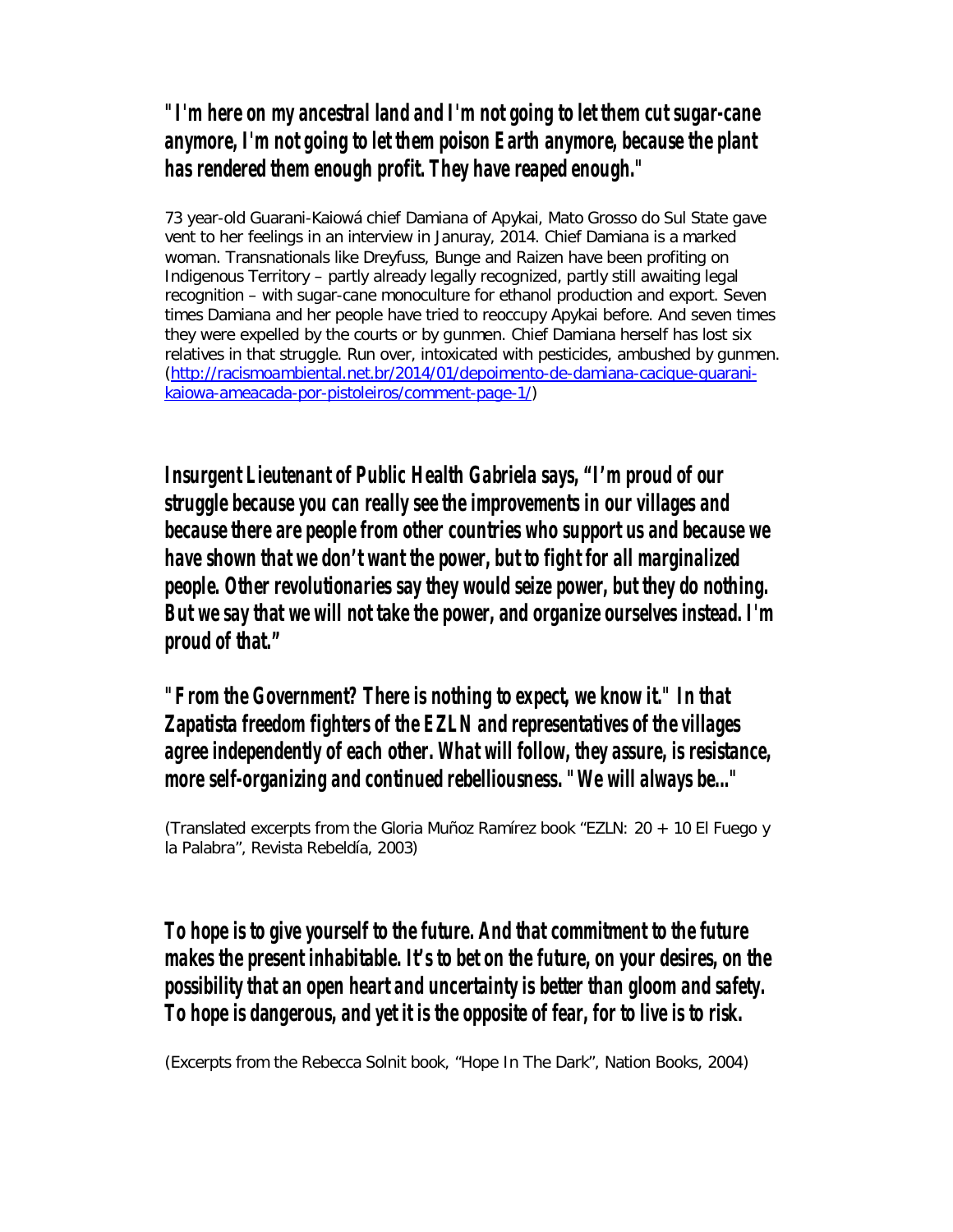# **From the US founding fathers to Brazil's totalitarian Land Party**

#### **The synchronization of genocidal state terror against Indigenous Peoples**

Islamic Fundamentalism – or *Threat* in the Boykin-Bachmann-Romney lingo – is not the enemy of the so-called free world under snooper-bully leadership of the United States of America. It is, rather, a congenial younger rival. What explains a lot of the hatred involved. It is a newcomer that challenges and disturbs the elder fundamentalist's monopolist dominance on the world's power stage, since the disintegration of the grand old rival, the Soviet Union. And the same goes for (state a/o faith) *terrorism* too.

Fundamentalism –*"*upholding the belief in the strict, literal interpretation of a scripture", according to http://www.oxforddictionaries.com, or "a proclamation of reclaimed authority over a sacred tradition which is to be reinstated as an antidote for a society that has strayed from its cultural moorings" in the words of Jeffery Hadden and Anson Shupe

(http://www.spiritualityandpractice.com/practices/features.php?id=15980) – isn't terrorism. Yet, the former's hermetic and rigid interpretation of things and narrow-minded to brainwashed followers prove suitable soil to the latter. Especially when the "original" fundamentalism – the religious one – gets mingled or orchestrated with open or hidden power-political objectives and/or real or imagined chronic situations of threat or oppression.

In any case, written words and sentences (*laws, scriptures, manifestos, contracts, etc.*) are interpreted differently and never an incontestable solution (and the clamors for the "legitimate ownership" of the Crimea peninsula is just another current example). That's where (and why) lawyers make their money and that's also where demagogic and hairsplitter hell constantly renews itself. What's or who's indeed fundamentalist (a/o terrorist, a/o democratic, etc.) or not is a never-ending minefield debate where the major task is the one not to lose one's mind. Whether such discussion takes place in the USA, Israel, Lebanon, India (…).

Persons and organizations, however, which a century and a half after Darwin's observations hold on to creationist (biblical) ideas, *to me*, are (bible) fundamentalists. And the same goes, on another even more vigorous mine and reverie field, for the race believers and clingers. Astonishing, that 27 years after the publishing of Cann, Wilson and Stoneking's "*Mitochondrial DNA and human evolution*" in Nature magazine and after half a century of Cavalli-Sforza's comprehensive works and 22 years after Kwame Anthony Appiah's pioneering book "*In My Father's House – Africa In The Philosophy of Culture*" which all proved *race* a scientifically meaningless concept, we still find the race term black and white in almost all constitutions of the world's states and hear it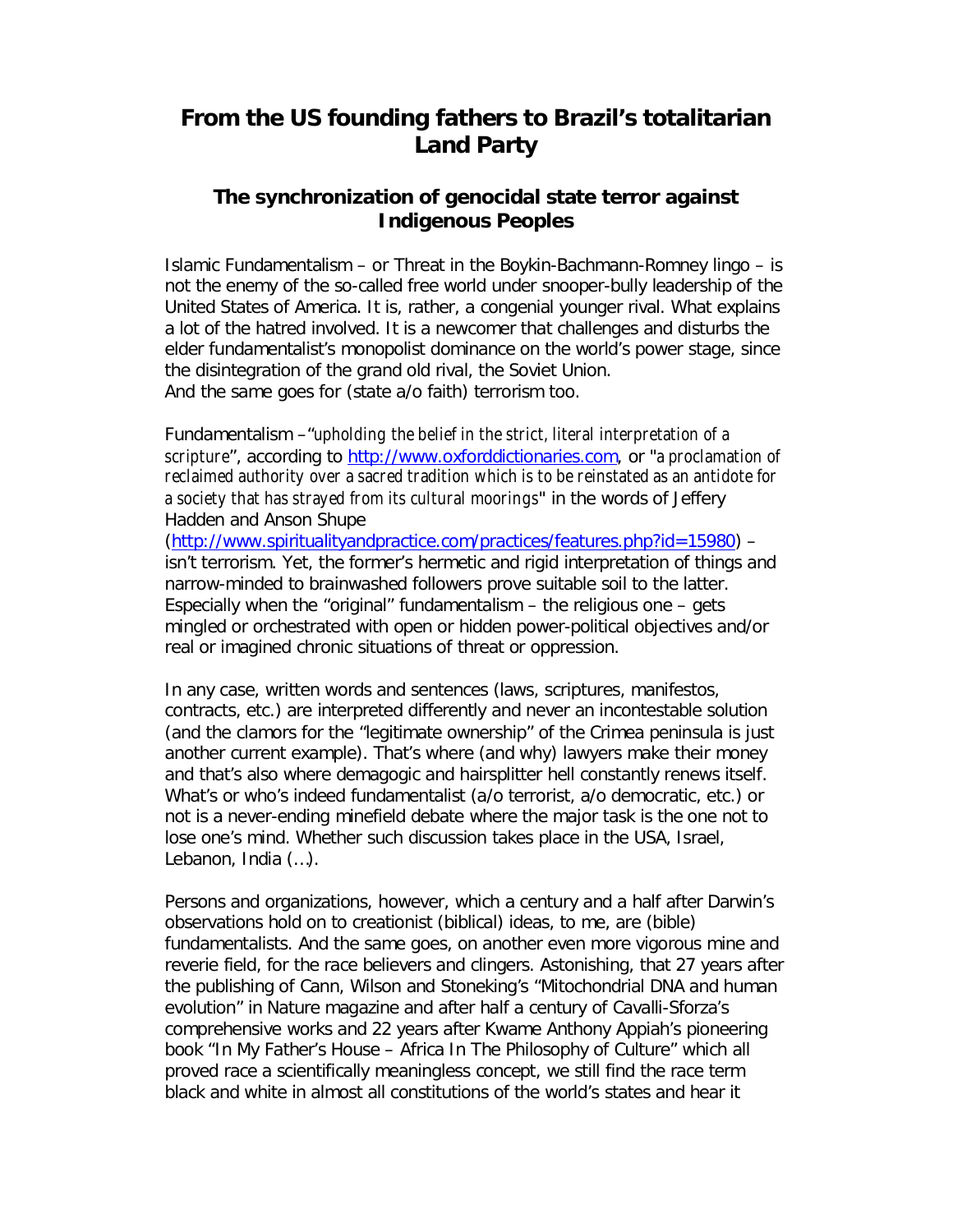regularly in speeches of so-called leaders breathing thus life into the objectively stillborn agendas from (fundamentalist) racist organizations.

(Fundamentalist) Websites celebrate still *today* the US founding fathers' supposed righteousness and moral integrity because of their creationist belief. And they go further (backwards): "God truly has "shed His grace" on this "sweet land of liberty" more fully than on any nation in history, but these blessings are the result of the commitment of our founding fathers to God as Creator, to God's incarnate Son as redeeming Savior, and to the Bible as His inspired Word and the basis of our constitutional legal system. The tragic departure of our schools, our government, and even many of our churches and seminaries from these great principles may well lead to God's judgment instead of His blessing, unless we return soon to the God of our fathers." (http://www.icr.org/article/creationism-americasfounding-fathers/)

Mainstream fundamentalism as the primeval mud of the USA, though, goes deeper than the founding fathers: "Calvinism came to America in the Mayflower, and Bancroft, the greatest of American historians, pronounces the Pilgrim Fathers "Calvinists in their faith according to the straightest system." John Endicott, the first governor of the Massachusetts Bay Colony; John Winthrop, the second governor of that Colony; Thomas Hooker, the founder of Connecticut; John Davenport, the founder of the New Haven Colony; and Roger Williams, the founder of the Rhode Island Colony, were all Calvinists. William Penn was a disciple of the Huguenots. It is estimated that of the 3,000,000 Americans at the time of the American Revolution, 900,000 were of Scotch or Scotch-Irish origin, 600,000 were Puritan English, and 400,000 were German or Dutch Reformed. In addition to this the Episcopalians had a Calvinistic confession in their Thirty-nine Articles; and many French Huguenots also had come to this western world. Thus we see that about two-thirds of the colonial population had been trained in the school of Calvin. Never in the world's history had a nation been founded by such people as these. Furthermore these people came to America not primarily for commercial gain or advantage, but because of deep religious convictions.

At any rate it is quite generally admitted that the English, Scotch, Germans, and Dutch have been the most masterful people of Europe. Let it be especially remembered that the Puritans, who formed the great bulk of the settlers in New England, brought with them a Calvinistic Protestantism, that they were truly devoted to the doctrines. With this background we shall not be surprised to find that the Presbyterians took a very prominent part in the American Revolution. Our own historian Bancroft says:

"The Revolution of 1776, so far as it was affected by religion, was a Presbyterian measure. It was the natural outgrowth of the principles which the Presbyterianism of the Old World planted in her sons, the English Puritans, the Scotch Covenanters, the French Huguenots, the Dutch Calvinists, and the Presbyterians of Ulster." History is eloquent in declaring that American democracy was born of Christianity and that that Christianity was Calvinism." (http://reformedtheology.org/html/issue06/calvin.htm)

George Bancroft, "the greatest of American historians" in the above-cited fundamentalist view indeed was a man of *chauvinist/expansionist/racist/ethnocentrist* principles – the brand-new US American style. "As [president] Polk's new secretary of the navy, he ordered American forces ashore to capture California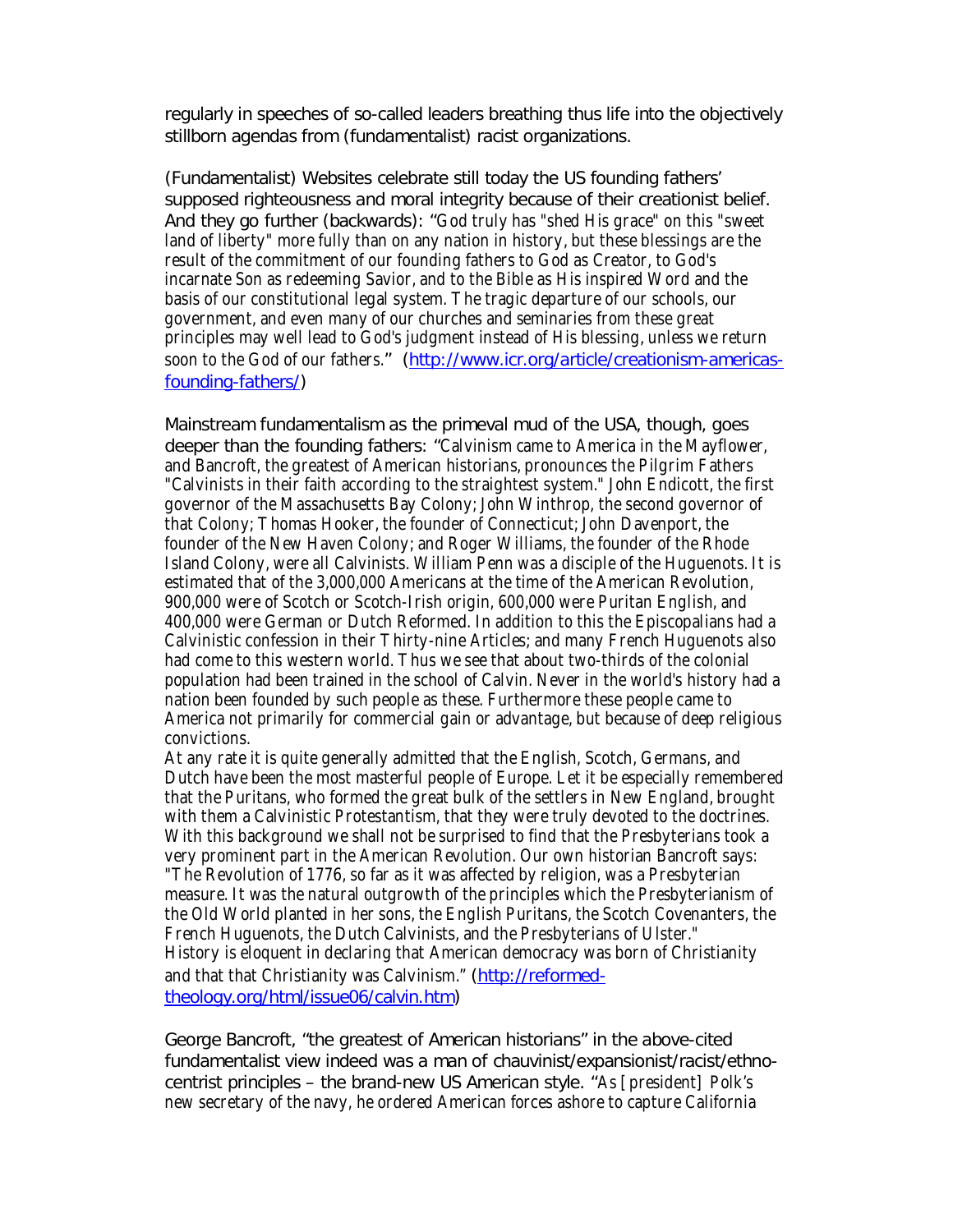during the Mexican War, thus "taking possession of the wilderness." Although "we have got into a little war," he euphemized, western soil naturally belonged to the United States." (http://harvardmagazine.com/2008/05/george-bancroft-html)

And what such websites and "greatest historians" like flatterer and equator of Indigenous peoples with wilderness Bancroft meticulously do not mention, though, is the *practical approach* of the founding fathers' biblical righteousness driven by their conviction (or not) of fulfilling Divine wish and determination.

#### *All men are created equal.*

A milestone sentence promulgated by Thomas Jefferson, next to George Washington the most famous of the founding fathers. (At least outside the USA.)

A hollow ringing sentence, however, when spoken by a man who might well be conceived as the political father of a tradition that led to Tricky Dicky Nixon (among many others) – when it comes to the tool of the lie in power politricks. Apart from (above mentioned) Christian (fundamentalist) sites and publications it isn't a secret anymore that both Washington and Jefferson were slaveowners: "Jefferson owned slaves. He did not believe that all were created equal. He was a racist, incapable of rising above the thought of his time and place, and willing to profit from slave labor." (http://www.smithsonianmag.com/history/foundingfathers-and-slaveholders-72262393/?no-ist)

Yet what *continues* to be very well hidden, with "good" reason, is the biblical fury of such founding fathers unleashed against the Aboriginal peoples who were already in loco the heavenly chosen "sweet land of liberty" of the more recently arrived.

"Jefferson believed that if American Indians were made to adopt European-style agriculture and live in European-style towns and villages, then they would quickly "progress" from "savagery" to "civilization" and eventually be equal, in his mind, to white men. As President, Jefferson would try to make these changes a reality. In the Declaration of Independence Jefferson wrote that the King [George III] had "endeavored to bring on the inhabitants of our frontiers, the merciless Indian savages, whose warfare is an undistinguished destruction of all ages, sexes, and conditions." The desire for land raised the stakes of the "civilization program." [President] Jefferson suggested that if the various Indian nations could be encouraged to purchase goods on credit, they would likely fall into debt, which they could relieve through the sale of lands to the government."

(http://www.monticello.org/site/jefferson/american-indians)

Jefferson, *the* Founding Father of the USA, proved himself a grotesque liar again when it came to the Native nations (rights): "Jefferson admired Native "character" and often expressed concern for Native people. Yet, as president from 1801 to 1809, he pursued policies that eroded tribal homelands and cultures, and laid the foundation for the devastating Indian removals of the 1830s." (http://yeoldeconsciousnessshoppe.com/art263.html)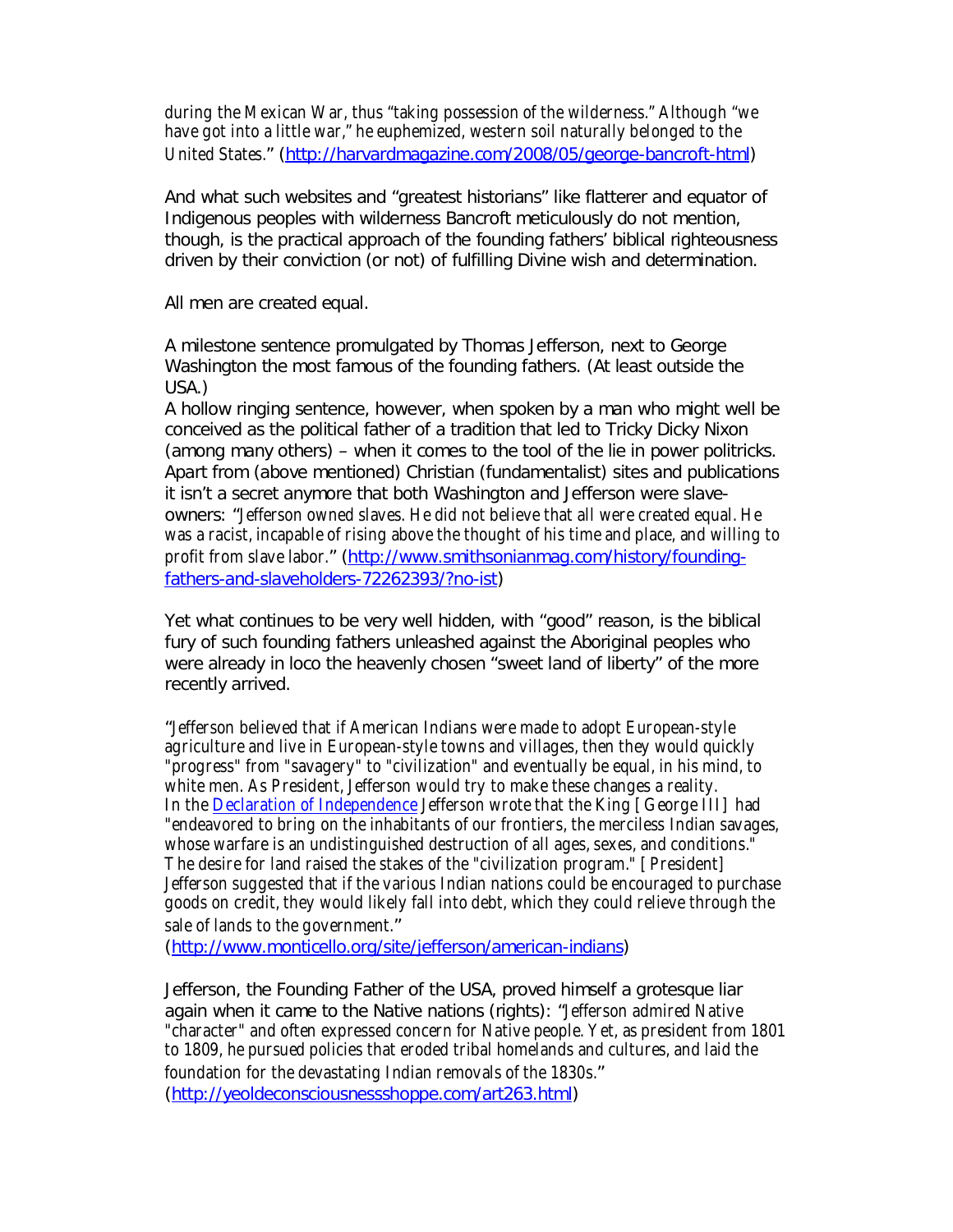A Jefferson contemporary on the *other* side was the Shawnee leader Tecumseh. A leader who tried to resist fraud and ethnocide with peaceful means as long as he could. Before he was eventually forced into armed action by the unwavering advance *in God's will* of the sons and executors of the increase and multiply doctrine.

There are decent works on this extraordinary man and his extraordinary confederation plan triggered by the expansion of the fundamentalist "civilized" although these works are not as well-known as (mis-)quotations of the Bible due to the lack of a strong lobby. A documentary film, for example: "*We Shall Remain – Second Episode: Tecumseh's Vision*".

Or a fair article (http://www.nytimes.com/books/first/s/sugden-tecumseh.html): "Within the short space of Tecumseh's life the Shawnees had lost most of this land. They had been driven west from the Scioto to the Great Miami, then north into central Ohio toward the Maumee, and now their villages occupied scattered sites in Michigan and Louisiana Territories and Ohio. With their land had gone dreams of reunifying their broken tribe on the Ohio, their ancient home, along with much of their importance and independence, and part of their traditional way of life. As far as some Shawnees were concerned, the tribe's misfortunes could only mean that they had also lost the benevolence of their creator, Waashaa Monetoo. An inexhaustible tide of white settlement was forcing upon them simple but brutal options. Change, and live the American way, or retreat.

Tecumseh's visit to Chillicothe was itself but one of many protests the Shawnees had registered against the process. He was making a plea for coexistence, one of his last. He wanted the Americans to respect the right of the Indians to live and worship in peace as they wished, free from the interference of United States officials and unfriendly tongues.

A small protest this, two Shawnee voices raised in the courthouse of a growing frontier town, but it was not without significance. For Tecumseh's patience was being exhausted fast, and in just a few years he and the United States would be on a collision course. Despairing of reconciliation, the Shawnee chief would be orchestrating the most ambitious Indian resistance movement ever mounted against English-speaking peoples in North America."

The American hero Thomas Jefferson is also a founding father of organized ethnical cleansing. From Tecumseh's Shawnees, to Wounded Knee both in 1890 and 1973. (For the "historical rest" of US American realpolitik towards Aboriginal Peoples, following fundamentalist Jefferson's enlightenment, see: Dee Brown, "*Bury My Heart at Wounded Knee*".)

"My own vantage point in this history is that of a Canadian whose professional life has unfolded within a relatively new academic field known as Native American Studies. I write from the position of an observer outside the United States, yet very much within the American empire. Furthermore, I write with an orientation to history that takes seriously the fact that many of the earliest wars of the United States on Indian Country were also wars on Canada. A key episode in this American campaign to extinguish the Indian Country of Canada was the War of 1812, when the Shawnee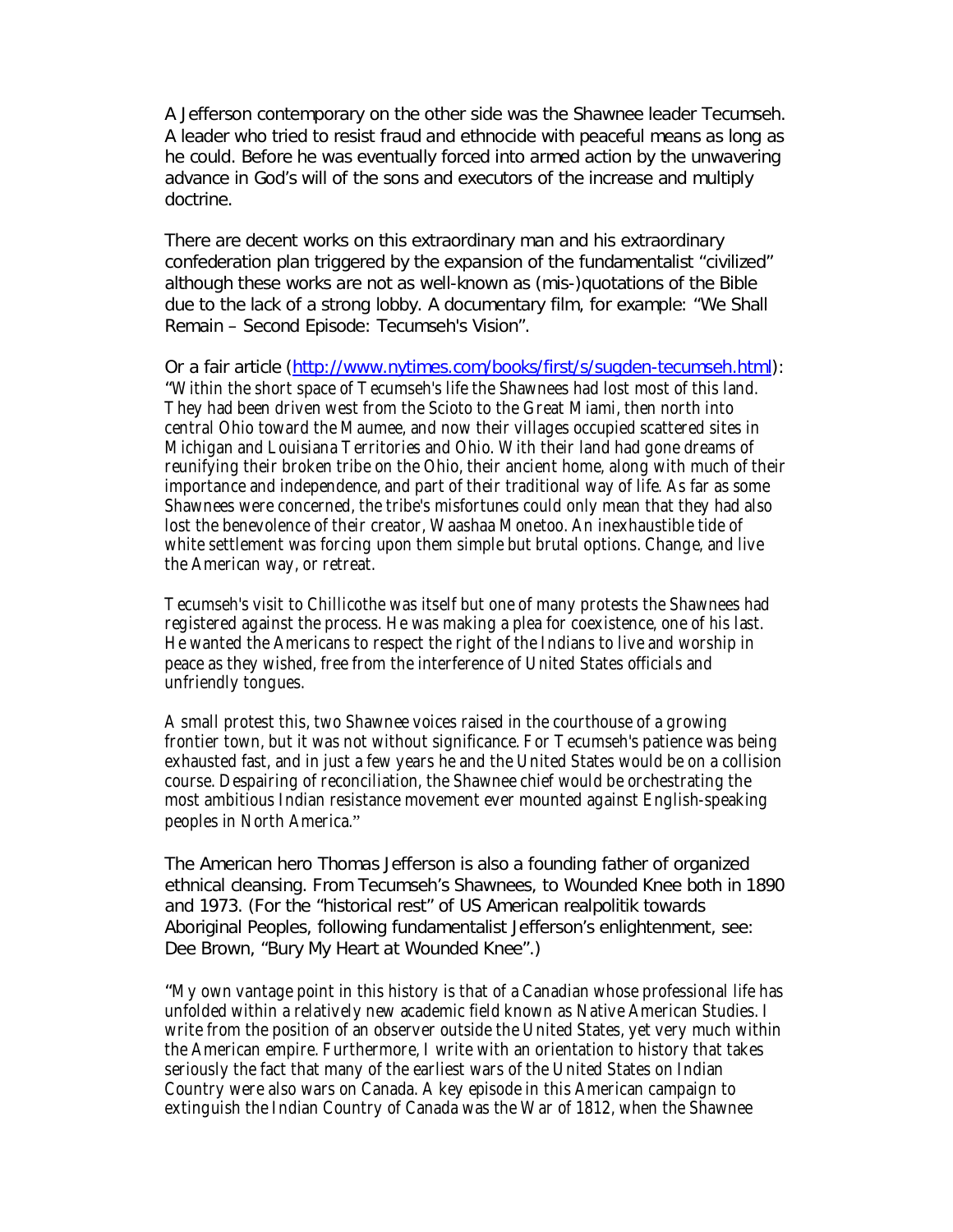leader Tecumseh was martyred in his campaign to establish, with British imperial support, a sovereign Aboriginal dominion in the interior of North America. This assault on Tecumseh and all he represented marked the consolidation of a sense of manifest destiny in the United States. This complex of conviction and belief has historically been used to justify the dispossession of Native American peoples and to advance the incorporation of large parts of Canada, Mexico, and all of Louisiana, the Oregon Territory, and Alaska into the continental heartland of the American empire. A theme returned to frequently in these pages is the importance of the idea of manifest destiny in the rise of the United States to continental, hemispheric, and then world power. The essence of this infusion of religious conviction into public policy was that the will of God was manifest in the covenanted duty and destiny of the American people to expand their geographic, philosophical, and spiritual dominion in the world." (Excerpt from "*The American Empire and the Fourth World*", Anthony J. Hall, McGill-Queen's University Press, 2003)

Especially the last of Hall's cited sentences could be applied, almost word for word, onto what Western governments and media branded as Islamist (terrorist) organizations. And the summarized imperative of the whole paragraph in two (biblical) words could be: *Increase and multiply!*

Since planet Earth is a limited system the logic consequence of increase on one side is decrease on another or various others. The rise of divinely driven America is the reciprocal value of the multiple extermination efforts and achievements against Indigenous peoples in the first place. Something I understand as *centuries-long state terrorism*.

Calvinists also "founded" and "colonized" Australia. With the same "divine" inspiring, ethno-centrist to racist prejudice and genocidal ferociousness against the "heathen and idle" Aboriginal peoples and naturally rightful users of the land. Another example of *centuries-long state terrorism* as I see it.

What fundamentalist Protestants did *not* accomplish is the invasion and "colonization" of what today is called Brazil. This job was done, in the first place, by Roman Catholic Portuguese.

Yet, although these (from prior African lave-trade) multi-culturally experienced invaders are not listed under the "prime nations" of Bancroft's personal racist system of values, they unleashed a comparable (colonial) state terrorism against African and Native American nations in order to advance *their* heavenly mercantilist project. With storm trooper *bandeirantes* (early slave- and goldhunters) blessed by the popes, supreme opportunist-fundamentalists, wealth accumulators and hypocrites of *their* time, taking the lead of the antiindigenous enterprise.

Brazil doesn't have a George Bancroft. But a (late) Darcy Ribeiro. Who was a versatile and certainly non-fundamentalist historian (ethnologist, visionary, politician). In his 1995 book "*O Povo Brasileiro – A Formação e o Sentido do Brasil*" – in my opinion the most helpful work there is to come to understand Brazil – he estimates that in the year 1500 the Indigenous populations of what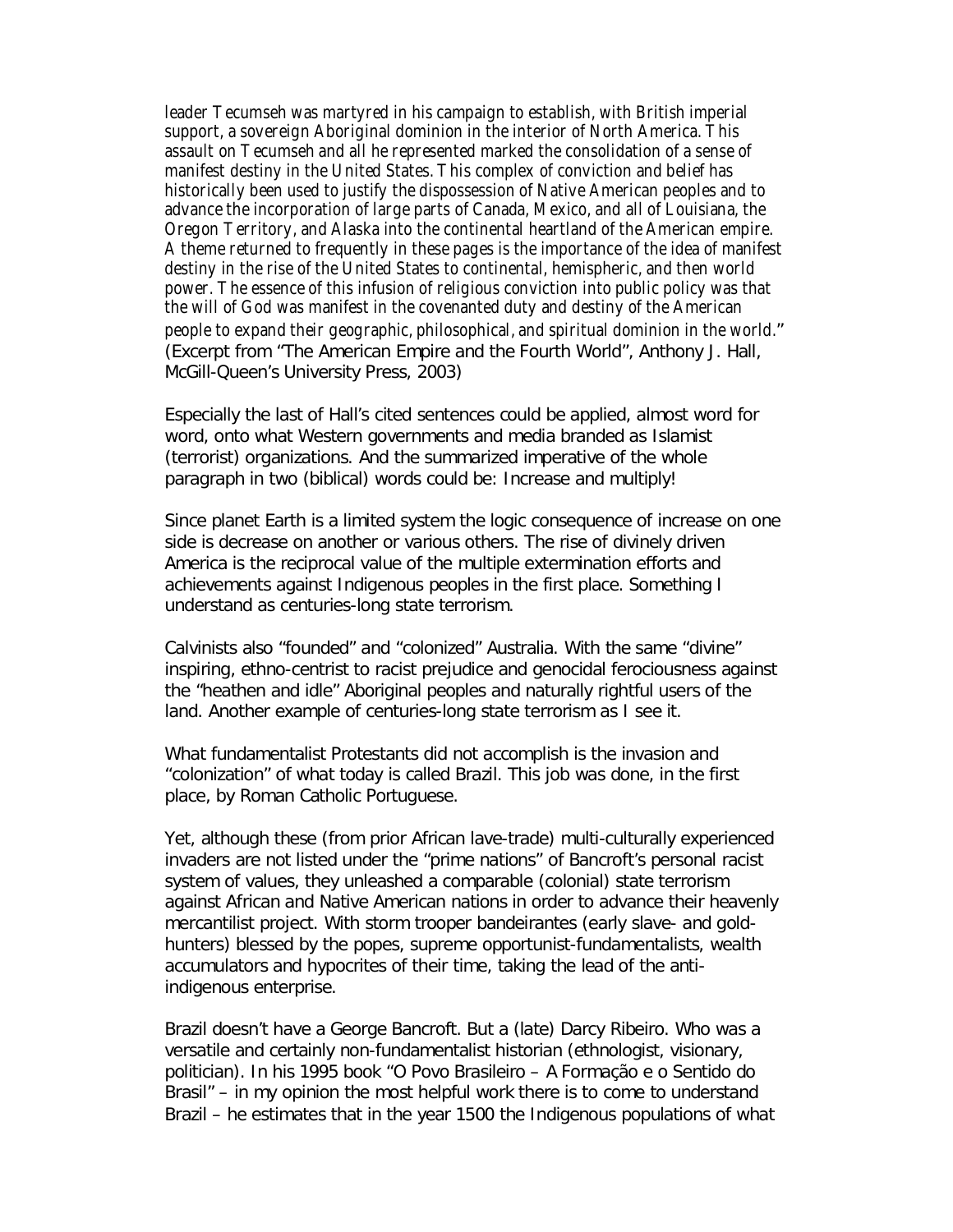today is called Brazil numbered around five millions. 300 years later into the formation of Brazil they numbered 1.5 millions. (And one third of these, or half a million, were "integrated" *índios*.)

Although Brazil had a little less "divine determination" involved in his Catholic-Mediterranean invasion and terrorist expansion and shaping of state, compared to the far more rigid and better organized Calvinist cousins in the North, eventually an equally effective genocidal job was done through the brutal forces of insatiable greed.

Recently, however, the broad fundamentalist curve US American style, from enlightened Jefferson's land grabbing realpolitik to the dark "Tea Party", has been climbing the Brazilian power ladder with remarkable impetus.

The killing tide isn't over within the fundamentalist mother land (http://www.culturalsurvival.org/publications/cultural-survivalquarterly/understanding-culture-and-language-ethnocide-native). Yet, fundamentalist mission and state-terrorism made by the USA have become globalized and are mainly turned onto the outside world now. That has also to do, apart from the imperial aspirations (and "obligations"), with the inside exploration-expansion job almost done. With the exception of Alaska maybe. See: http://sfaanews.sfaa.net/2012/08/01/american-indian-alaskan-andhawaiian-native-and-canadian-first-nation-topical-interest-group-4/

Genocidal expansion made and carried out in Brazil, on the other hand, is literally far from over since there are still huge areas left that are not yet entirely subjugated and incorporated into the commodities monoculture and mining model adopted by Brazilian governments since the 1990s. The areas I'm speaking of are mainly legal Indigenous Territories and Nature Reserves. Above all (but not only) within the Amazon region.

Thus, like in the era of the US founding fathers, in Brazil the two diametral conceptions of land are still producing Indigenous (and non-Indigenous) victims on a daily basis.

For Indigenous people land  $=$  territory. Land-territory is a living and sacred space. A holy source-mother that gives birth to all life, looks after and feeds the children, gives rivers and mountains, soil and subsoil, is the place where the ancestors rest (and stay available for the shamans' contacting and guiding) and is the root not only of their entire economy, but also of their culture and spirituality.

On the other side land  $=$  merchandise  $(+)$  political power, in the Brazilian case). Land-merchandise is an object that can be bought and sold. An extensive *thing*, inert and fallow, that must be transformed into something useful, a mechanical object to be explored in order for some to become rich(er).

Indigenous Territories, both legally recognized or still awaiting legal recognition, and Natural Parks and Reserves are thus viewed as vast inert things. Or: A chronic waste of potential riches increasingly unreasonable and awkward to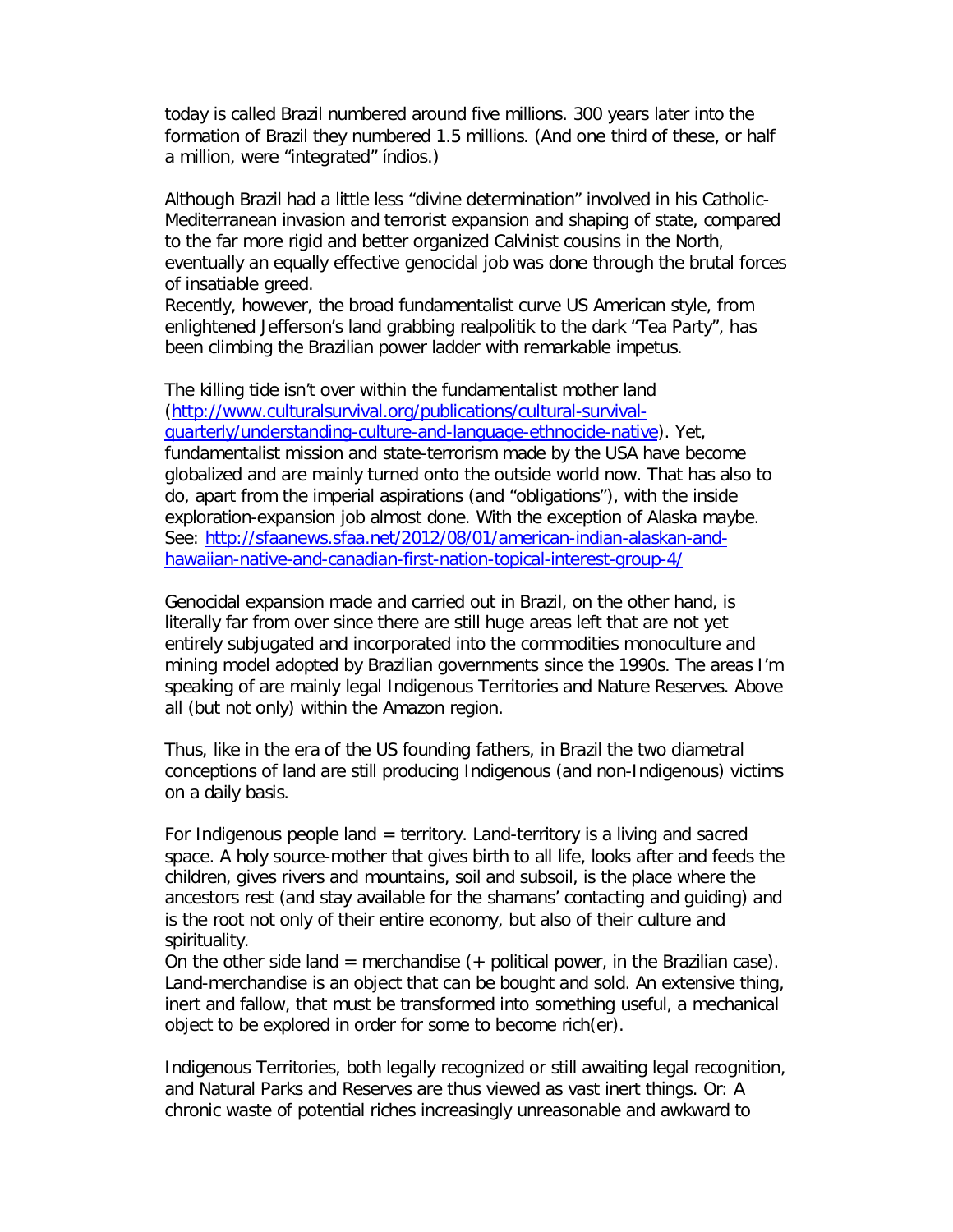Brazil's economical and political powerful. The former because the rich always pursue the goal to get richer. The latter traditionally too corrupt and shortsighted a/o plainly incapable of industrializing or modernizing the country or, even less probable, turning it via good public education, into a vanguard scientific-technological center of the world.

Brazil's political elites are still embedded in the thought world of the US' founding fathers. Yet, without any enlightenment whatsoever. No surprise thus that the "awkward situation" of still having large unexplored lands-merchandise within the country is being targeted via dismantling of laws that guarantee and protect Indigenous Territories a/o the Environment at full speed since Dilma Rousseff was elected president in 2010 and aligned her originally center-left Workers Party with two big far-right players in the Brazilian contemporary power game: The agribusiness front, principal economic and genocidal force in the country that also controls the legislative federal bodies through their paid service-men in all parties (173 Senators and Congressmen officially, yet, including those who don't reveal themselves to belong to this strongest parliamentary faction, way over double that number), and fundamentalist evangelical "parties" that have been managing to erode the Catholic stronghold Brazil. Although still world's Catholic country n<sup>o</sup> 1 with 123 million or 65% of the population today, in 1970 Catholics made up for 92%. In the year 2000 26 million Brazilians were protestant. Today they number around 45 million. With the Pentecostals the strongest faction. (See also:

http://therealnews.com/t2/index.php?option=com\_content&task=view&id=31& Itemid=74&jumival=10867 & http://www.pro-

medienmagazin.de/nachrichten/detailansicht/aktuell/brasilien-empfingstleremdraengen-katholiken-zurueck/)

Basically, Brazil is run today by a coalition of capitalist fundamentalists (local agro-entrepreneurs and transnational corporations), paramilitary agro-fascists (very much alike Terre'Blanche's *Afrikaner Weerstandsbeweging* and certainly ideologically close to brethren like those assembled at the *Stormfront website*, see: http://www.namibiansun.com/local-news/racists-hatch-boer-nation-planfor-namibia.61832), old and new corrupt oligarchs, incompetent party bigwigs and evangelical fundamentalists ("Tea Party"-style).

Who pays the price for such concentrated ruthlessness and (social and administrative) incompetence?

All of today's 50 million Brazilian have-nots in the first place. And inevitably all the future generations.

Former family farmers, who are being pushed into the urban shanty towns or made slave laborers on agri-business enterprises. Generally all non-white (Brazil's majority is non-white, yet, there's only one Afro-Brazilian senator and not one Indigenous), non-wealthy, non-Evangelical, non-heterosexual people. And last not least the remaining Indigenous peoples that so far have managed to defend their land-territory or are fighting for the legal return of part of their ancestral land.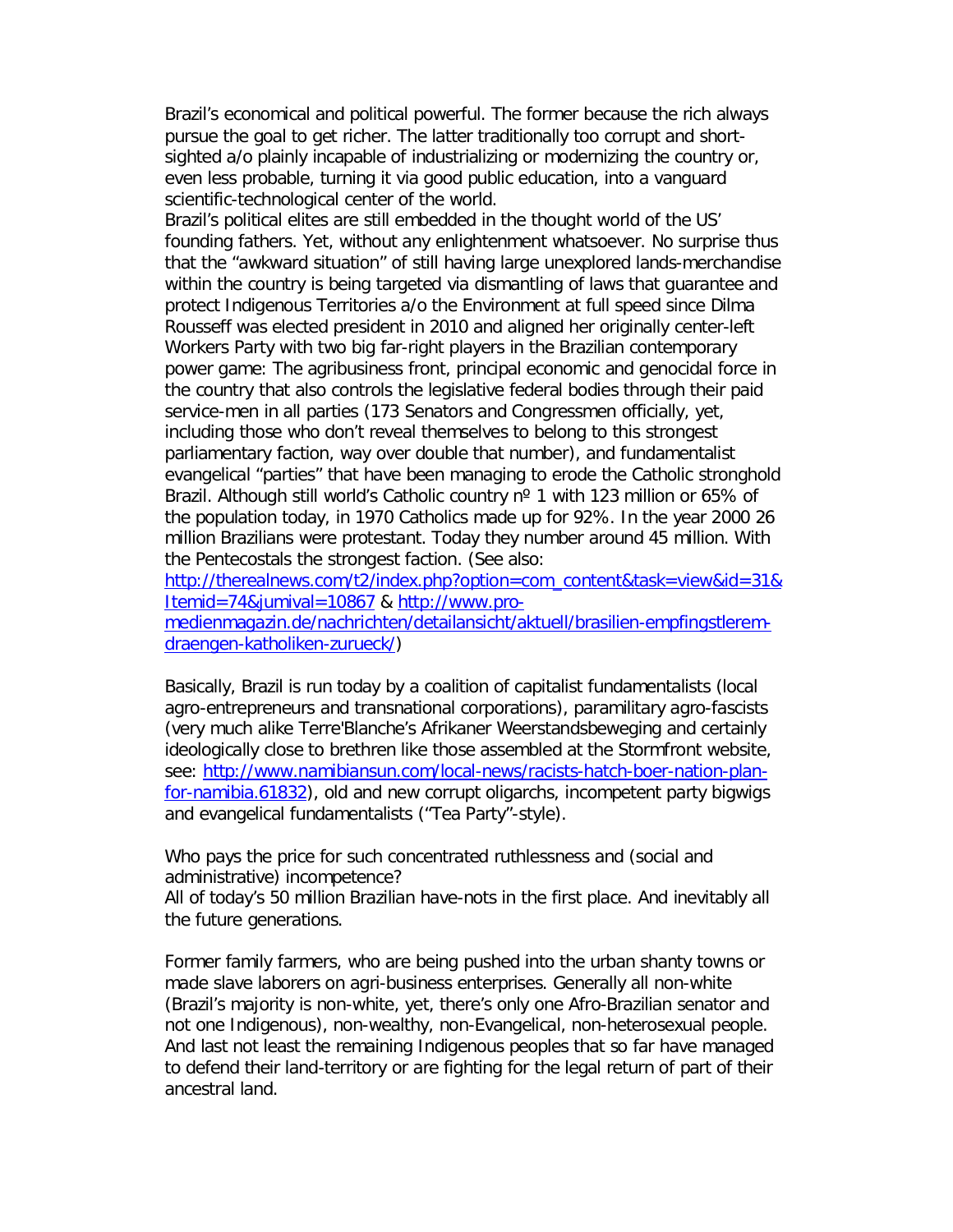The latter objective evermore unrealistic with president Dilma depending on her coalition partners to stay in presidential command, and hardcore "Land Party" pivots like Neri Geller, new secretary of agriculture since March 17<sup>th</sup>, and a Ministry of Justice corrupt-to-the-bone and lawbreaking when it comes to Indigenous rights. (http://campanhatupinamba.wordpress.com/tupinambaindigenous-territory-immediate-completion-of-legal-recognition/)

This above-mentioned unofficial Brazilian "Land Party", the *ruralistas*, works hand in hand (and donation for donation) with transnational corporations like Bunge, Cargill, ADM, Louis Dreyfus, Monsanto, Syngenta, Bayer, BASF (...) and has backing even in the Supreme Court (Judges Gilmar Mendes and Marco Aurélio de Mello) and through Brazil's Attorney General Luiz Inácio Adams. It is a corrosive super-force that eliminates successively the healthiest principle of electoral democracies, namely the separation of powers, and transforms Brazil into an agro-fascist totalitarian – if not terrorist – state.

"The political priorities of that group of Congressmen and Senators involve the decontrol and release of protected land, Indigenous reservations and quilombola lands [legally protected and unmarketable lands in possession of the descendants of former run-away slave communities], as well as natural reserves and parks. They also endeavor to water down rural workers rights, to give the juridical term "slave labor" [still widespread in Brazil, *especially* among big land owners] a new definition, to change the rules for registration of pesticides, to alter legislation that prohibits foreigners to own land close to the state borders and to renegotiate landowners debts and pardon their ecological crimes. I think the only thing that they are not yet representing is the reintroduction of night shift child labor like in 19th century England." (Translated excerpt from the article "*The Ruralista Faction – Land above all else*" by Najar Tubino,

http://www.cartamaior.com.br/?/Editoria/Politica/Bancada-ruralista--tudo-pelaterra/4/29182)

"[Brazil] is also the biggest user of pesticides per capita in the world, an unfortunate distinction Brazil has held since 2008. The situation inspired documentary [film] maker Silvio Tendler to produce "O Veneno Está Na Mesa" (Poison is On the Table), a film that reveals, among other things, the alarming statistic that Brazil uses 5.1 kilos (11.2 lb) of pesticide per person per year.

And besides the amount of pesticides, the situation is exacerbated by the fact that chemicals which have been banned in most other countries get dumped in Brazil due to lax legislation and intense lobbying from chemical companies". (http://www.truthout.org/news/item/19207-rebelling-against-massive-use-of-pesticides-braziliansshift-to-organic-foods)

Brazilian agro-fascists, however, have found an additional utility for their massive pesticide applications (even on non-Brazilian soil like the "colonized" East of Paraguay): Remaining (= resisting) Indigenous or small farmers' communities, surrounded by soya fields from horizon to horizon and pressured and brutalized routinely by their owners' henchmen, are "accidentally" gassed. Josef Mengele, after escaping from post-war Europe with Vatican help, for many years personal physician of former Paraguayan dictator Stroessner who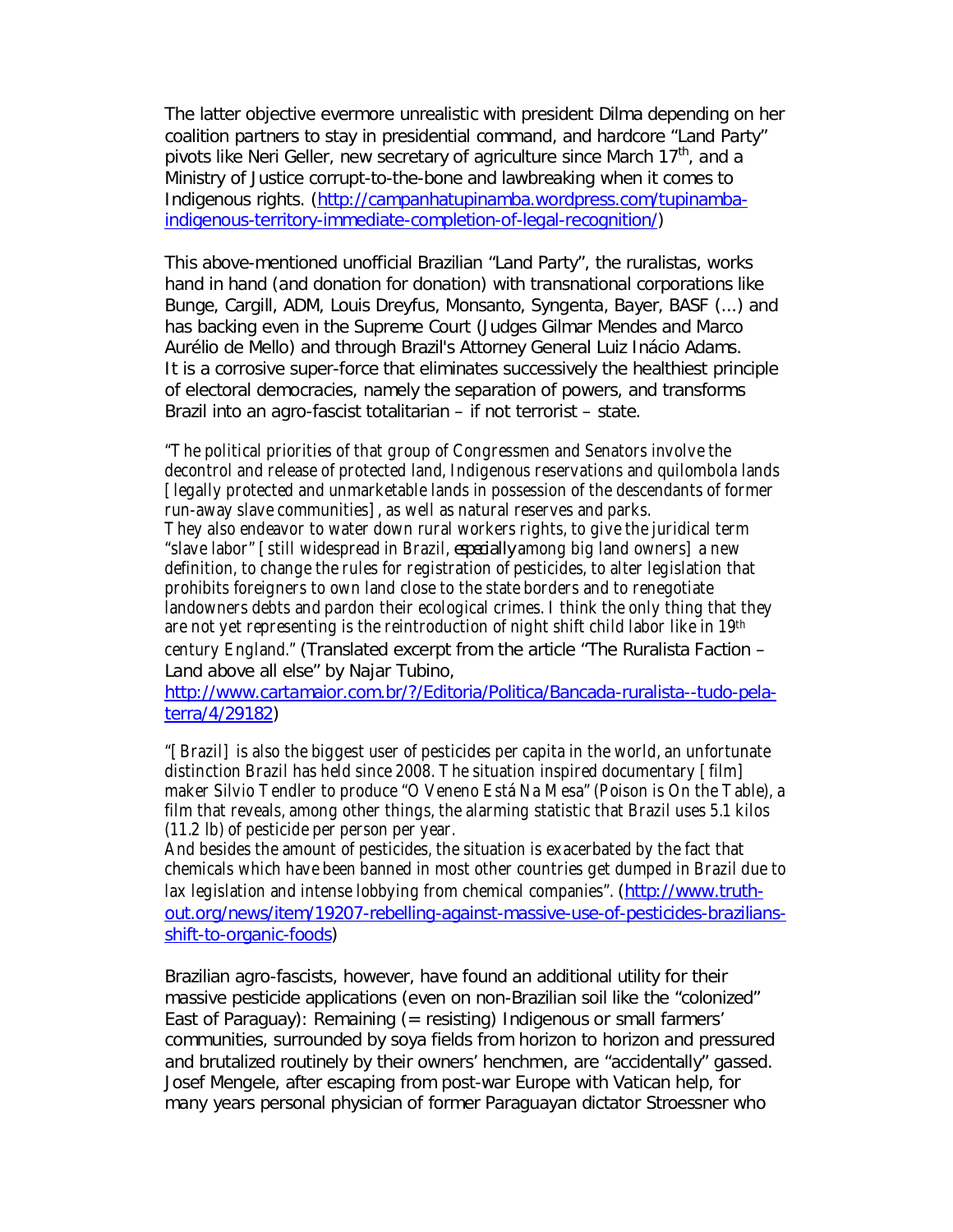invited the Brazilian agricultural entrepreneurs to Paraguay onto ethnically cleansed Indigenous land would be pleased. (See: http://globalvoicesonline.org/2009/11/12/paraguay-indigenous-group-sprayedaerially-with-pesticides/ & http://www.ardaga.net/webcontent/PDFS/Paraguayan%20Amerindians%20under%20genocidal%20pressur e.pdf & http://www.culturalsurvival.org/news/protecting-our-cerrado-againstagribusiness)

The in Najar Tubino's article cited endless "renegotiating" of the landowners' debts is a fruitful politrickster game in order to acquire constantly more land (with the money they owe government and the people, but never have to pay). In his book "*Partido da Terra*" ("*Land Party*"), Alceu Castilho who researched 13 thousand statements of property of Brazilian politicians, came to a figure of 2.03 million hectares of land officially (no front men, no relatives and "friends" included) in their hands.

Agri-business in Brazil has long become a state within the state. Also in terms of direct land control. Yet, capitalist idol Growth constantly needs new and more offerings.

The logic "achievements":

8 – 9 million hectares are eucalyptus and pine monocultures, the so-called "green deserts", areas cleansed of bio and cultural diversity. Tendency: rising. And Brazil already has the largest eucalyptus artificial forest of the world with an area that surpasses its cultivated areas of rice, coffee and beans together. Eucalyptus giants like Aracruz intend to have the largest market share possible to add value to their shareholders (Banco Safra, Votorantim Celulose e Papel (VCP), Lorenstzen Group).

This steady and zealous strive for *more* has depopulated vast areas in the states Espírito Santo, Bahia and Minas Gerais and produced thousands of landless small farmers

(http://www.theguardian.com/environment/2011/sep/26/monoculture-forestsafrica-south-america).

Indigenous communities were forced to leave their lands

(http://www.wrm.org.uy/oldsite/bulletin/11/Brazil.html) and live in the most miserable conditions imaginable alongside roads ever since. Aracruz is a genocidal company

(http://americasouthandnorth.wordpress.com/2012/11/12/indigenous-peoplescompanies-modernity-and-racial-discourse-in-brazil/) and also one of the major election campaign contributors to many candidates and parties in the three respective states. Bahia governor Jaques Wagner, a party-colleague of president Dilma, and strong supporter and facilitator of mining and agribusiness is one on their donation list.

And the next victims of this particular genocide alliance are chosen already: the Tupinambá of Southern Bahia, last defenders of Atlantic Rainforest against the Aracruz-government style "progress".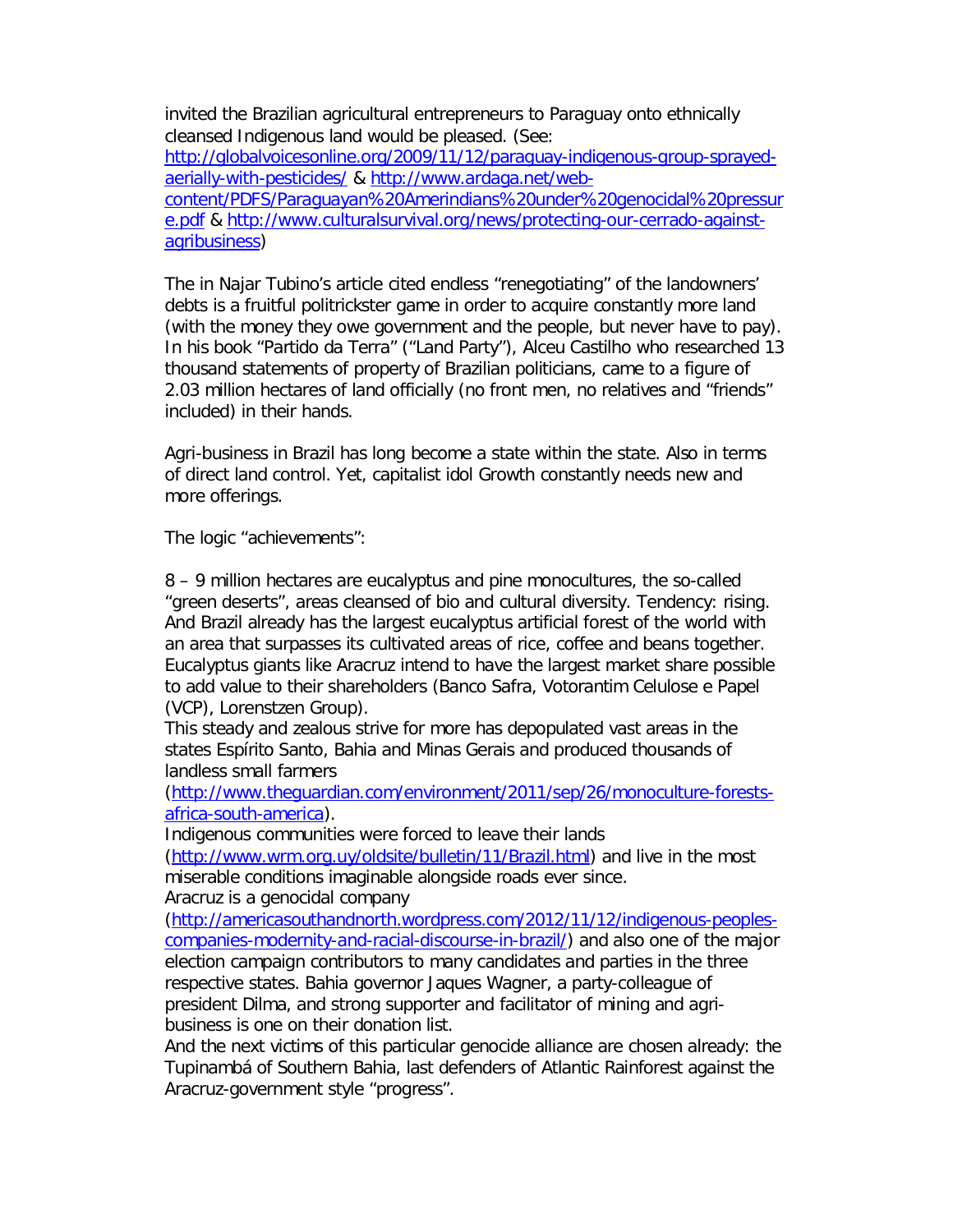"Projections of the Ministry of Agriculture indicate positive prospects for the Brazilian agribusiness over the next ten years. In addition to the expansion of crops and the growth of grain production, also the meat production (bovine, swine and poultry) will increase. According to the report "Projections of Agribusiness-Brazil 2012/13 to 2022/23", released today, the industry is expected to grow 35 percent in the period. The grain acreage is expected to expand between 8.2% and 30.3%, from 53 million hectares in 2013 to 57.3 – 69 million hectares in 2023. The total crop area will pass from 67 million hectares in 2013 to 75.5 million in 2023. This expansion is focused on soybeans, sugar cane and corn." (Translated excerpts from:

http://www.em.com.br/app/noticia/economia/2013/06/27/internas\_economia,4 13599/relatorio-projeta-crescimento-de-35-para-agronegocio-brasileiro-nosproximos-dez-anos.shtml)

"According to the report from ISAAA [International Service for the Acquisition of Agri-biotech Applications], the Brazilian GMO area totals 40.3 million hectares being second just behind the United States.

Brazil has the fastest growing GMO area, with an increase of 10% in 2013. Between 2012 and 2013, the area with GM crops increased by 3.7 million hectares in Brazil. Proportionally, more than triple the world average, which was 3%. According to Clive James [author of the study], Brazil will continue to lead the increase of GMO use in 2014, "closing the distance to the United States consistently". In 2013, the US had only a 1% GMO rise."

(Translated excerpts from:

http://economia.uol.com.br/agronegocio/noticias/redacao/2014/02/14/brasiltem-2-maior-cultivo-e-producao-de-transgenicos-que-mais-cresce.htm)

"A study by the USDA (United States Department of Agriculture) reveals that between 1994 and 2009, the economic concentration in the agrochemicals segment, measured by index Herfindahl2, increased from 198 to 937; in the seeds segment from 171 to 991; in the agricultural machinery segment from 264 to 791; and in the animal health segment from 510 to 827.

The acquisition or bankruptcy of national seeds companies and the 'appropriation' of Embrapa [The Brazilian Agricultural Research Corporation] by companies of the socalled ' Big 6 ' (Monsanto, Dupont, Syngenta, Bayer, Dow and BASF) that control the seeds/chemistry/biotechnology worldwide, have resulted in strong genetic dependence of national agriculture.

No wonder that from 1990 to 2011, the areas planted with staple foods such as rice, beans, cassava and wheat declined, respectively, 31%, 26%, 11% and 35%. While those of classic export-oriented agribusiness products such as sugar cane and soybean increased by 122% and 107%. In the State of São Paulo, the cane area has reached 75% of the total area planted with temporary cultures and still the country faces systematic crises in supply of ethanol.

Today we have to import even beans from China. Last year we imported \$ 334 million in rice, equivalent to 50% of the amount applied in farming at the national level. In the case of wheat, it was more than 100%. And the production of cassava [main nutritional source of the poorest Brazilian regions, the Northeast and the North] currently is the same as in 1990."

(Translated excerpts from: http://www.mst.org.br/content/o-agronegocio-enegocio-para-o-brasil)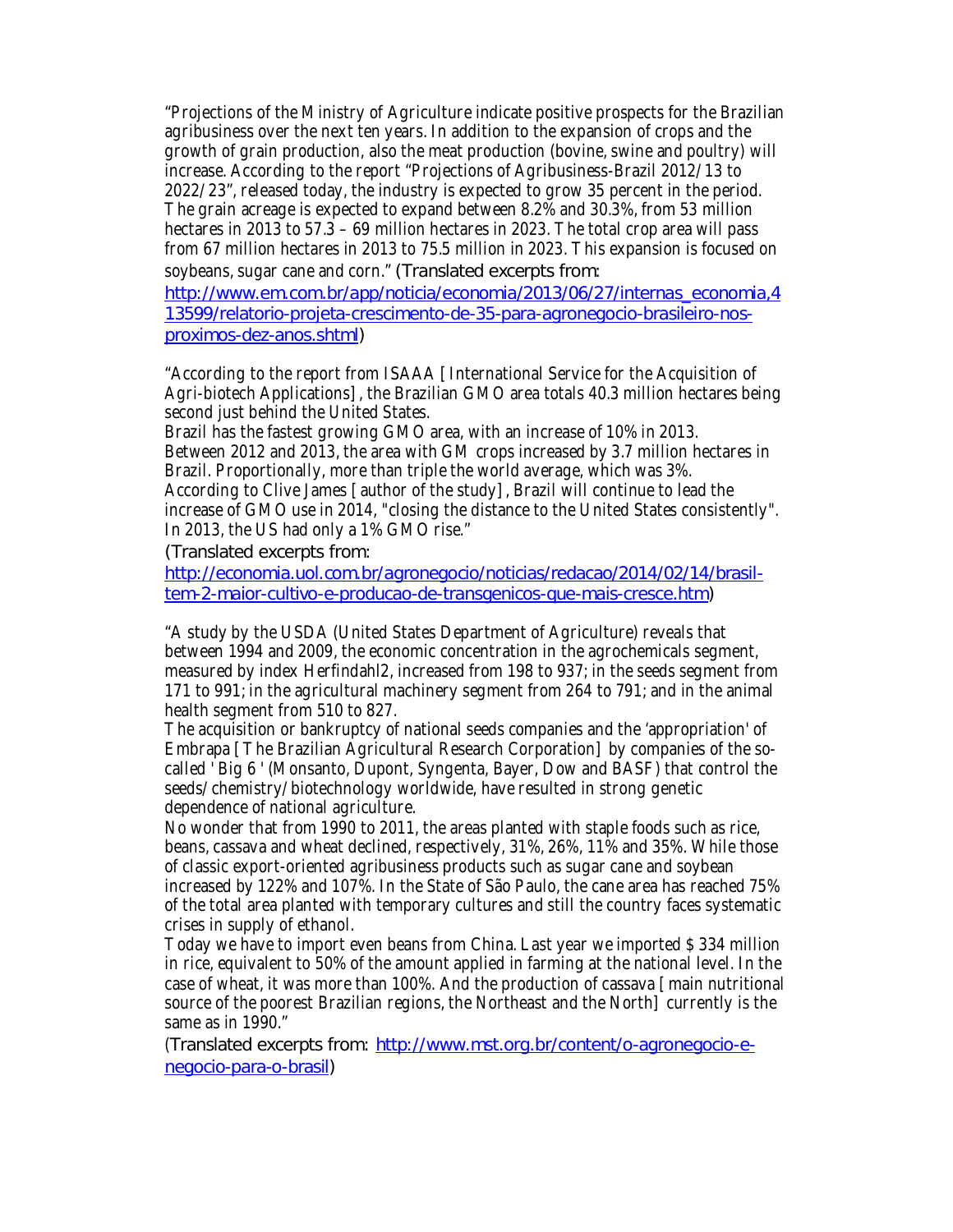"Brazil's soybean exports may prove even larger than expected in 2013-14, increasing the country's lead over the US. The US Department of Agriculture's Brasilia bureau pegged at a record 45.0m tonnes its forecast for the South American country's soybean exports in 2013-14. The forecast - an increase of 2.5m tonnes year on year, according to the bureau - is 2.0m tonnes higher than the official US Department of Agriculture estimate, and the forecast from the International Grains Council."

(http://www.agrimoney.com/news/hopes-rise-even-further-for-brazils-soyexports--6408.html)

"Brazil became the world's biggest soybean exporter last year even without fixing thousands of pot holes that bedevil its trucks, and without solving delays to load cargo onto ships lasting as long as three months.

Now the country is set to extend its lead on the U.S. by blazing a short-cut through the Amazon forest to link soybean farms in the interior to the Panama Canal and on to Asian buyers. Traders from **Bunge Ltd. (BG)** to Cargill Inc. are spending \$2.5 billion on the project, mostly on new docks, barge fleets and terminals along the Amazon river and tributaries.

The project will become Brazil's biggest export route for soybeans and grain. Ships will shave two days off their route by sailing west over the Pacific instead of a longer journey across the Atlantic and Indian oceans. That could undercut future prices in Chicago for the legume that's highly demanded in China and used in everything from meat substitutes to industrial oils.

Corn and cotton also stand to benefit from the river projects. Brazil already ranks No. 2, behind the U.S., and No. 5 among global exporters of those crops. Proponents of the Amazon short-cut will have to deal with concern that it will open up new areas when roads are upgraded. Better transportation can encourage illegal logging and plantations in the world's biggest rain forest near the river route.

"It's worrying because new roads and infrastructure bring an occupation pressure," Tica Minami, Amazon campaign coordinator for activist group Greenpeace, said by phone from Manaus, Brazil. Illegal deforestation can create pasture land for cattle that's later turned into soybean farms, Minami said.

This year, the government expects to complete about 450 miles of paved roads linking the north of Mato Grosso to Miritituba, a city by the Tapajos tributary of the Amazon River. At the end of November, about 113 miles where yet to be paved, soybean growers group Aprosoja said in an e-mailed report.

Other ports in northern Brazil being prepared to load soybeans and grain from barges into Panamax vessels, which are designed to cross the Panama Canal, include Santarem and Santana. Their capacity to handle crops will likely double to 20 million tons by the end of next year and may reach 50 million tons by 2020, according to Luiz Antonio Fayet, a logistics consultant for the National Agriculture Confederation industry group in Curitiba, Brazil.

Archer-Daniels-Midland Co. (ADM), the largest exporter of soybean meal from Brazil, plans to double the size of its South American barge fleet and increase shipments from Belem to about 6 million tons in five years, from 1 million next year, Matthew J. Jansen, president of ADM's oilseeds unit, said in a Dec. 17 phone interview from the Decatur, Illinois headquarters.

Bunge's Unitapajos joint venture with Grupo Andre Maggi, or Amaggi, the soybean producer and trading company run by former Mato Grosso governor [and now senator] Blairo Maggi, will ship crops from Miritituba to Belem on 90 barges starting this year, the White Plains, New York-based company said in an e-mailed response to questions. (http://www.bloomberg.com/news/2014-01-10/amazon-soy-routeseen-extending-brazil-lead-on-u-s-commodities.html)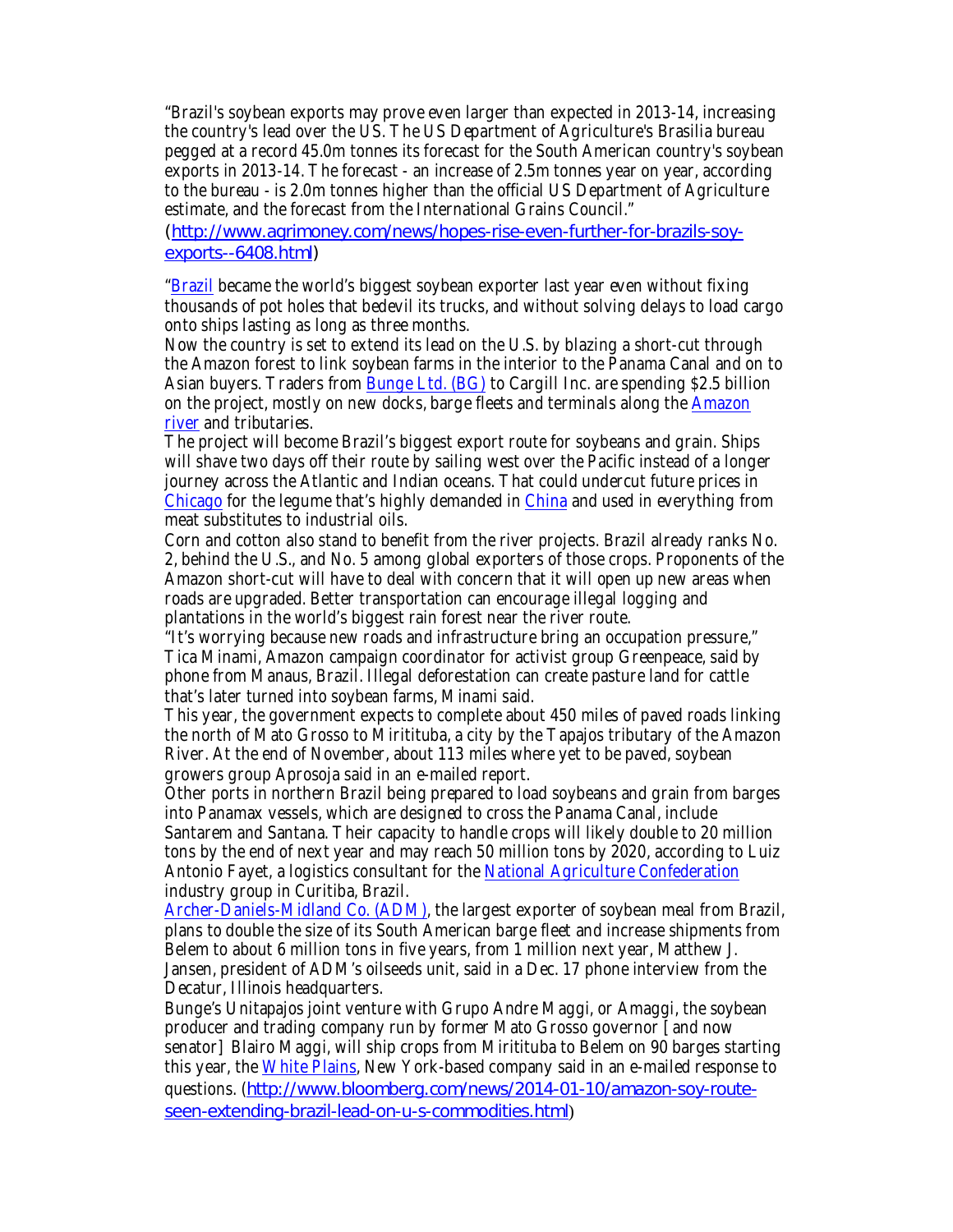All that *increase & multiply success* stands for the decrease and misery on other sides. As we read, for small farmers and (their) food production too. What consequently makes food ever more expensive in Brazil and thus hits predominantly the poorer parts of the population (See: http://www.radaraltovale.com/noticia/antenado/camponeses-protestam-emfrente-ao-ministerio-do-des-agrario-6413#.UyxDtc6QS3g).

And while the Greenpeace coordinator laments the transformation of the Amazon forest into first pasture and then soya land, nobody even mentions *the people* of the forests under destruction.

Brazil's territorial extension is 851.196.500 hectares (8.511.965 km²). 13.3% of it are 692 legal Indigenous Territories (TIs). On paper! Most of the TIs, 414 or 98.47% in terms of area, are concentrated within the Amazon region. The Indigenous Peoples of all "the rest" of Brazil have 1.53% of the total area of TIs. (See for numbers: http://pib.socioambiental.org/pt/c/terras-indigenas/demarcacoes/localizacao-eextensao-das-tis)

And still the agribusiness and agro-fascist and mining factions bash and lobby against the *idle (red) niggers* who are *standing in the way of prosperity of poor Brazilians* with all too much land in their lazy hands…

And there is more to it: Agribusiness has long ceased to be the exclusive playground of big landowners and transnational corporations alone. Banks, bankers, steel and shoe magnates (…) too are pinching what they can get. Legally or not so. After all: it's Brazil…

What all that practically means for the remaining Indigenous populations (230- 250 Indigenous peoples with a total population of approximately 900.000 of which some 40% live in urban areas *because* of ethnical cleansing and lack of territory) and all other people "in the way" is orchestrated *state terrorism* (http://www.bbc.com/news/world-latin-america-22784588 & http://amazonwatch.org/news/2013/0529-brazils-treatment-of-its-indigenouspeople-violates-their-rights). With big landowner confederations and the "Land Party" sponsoring even paramilitary groups to defend "their" land against Indigenous "invasion" (http://www.campograndenews.com.br/rural/produtoresvao-fazer-leilao-para-contratar-segurancas-contra-invasoes) and "divine" rhetorical racist support by fundamentalist organizations and preacherpoliticians spearheading this late genocidal wave in the US' founding fathers and *bandeirantes* traditions.

*Order & Progress*, the State's motto integrated in the national flag, has become the Brazilian way of *Increase & Multiply*. Increase your soya and maize and sugar cane and eucalyptus monocultures and multiply your wealth and power.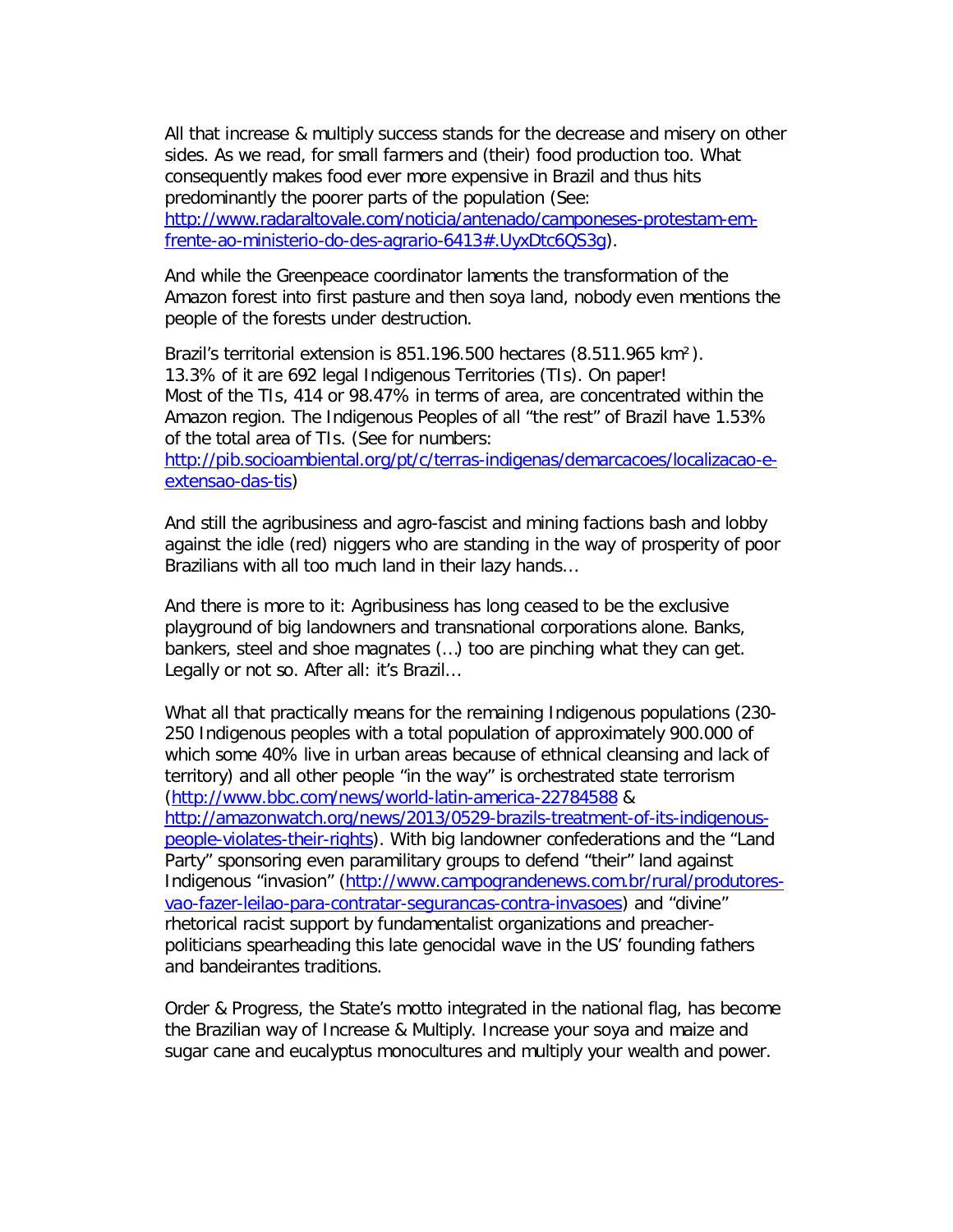Increase on one side is decrease on another. The same inevitable logic in a closed system is valid for Brazil as it was some two-hundred years ago in the newly founded and expanding United States of America.

"…The 21st Century has brought Islamist war to America, the worst recession since the 1930s, a debt-ridden federal government, a majority-minority future, gay marriage, universal healthcare and legal weed. If you were still seething from the eruption of the 1960s, and thought that Reagan had ended all that, then the resilience of a pluralistic, multi-racial, fast-miscegenating, post-gay America, whose president looks like the future, not the past, you would indeed, at this point, be in a world-class, meshugganah, cultural panic."

(http://www.patheos.com/blogs/paperbacktheology/2013/10/the-tea-party-asreligion.html)

"Increasingly, the religious right is trying to do exactly that, intertwining Evangelical fundamentalism with unfettered capitalism — with disastrous results for the environment. Thus, American political life is increasingly dominated by Christians who reject the religious ethos, in favor of capitalist ethos.

Conservative Evangelicals are not concerned with dwindling biodiversity, the destruction of ecosystem, rampant pollution, global warming and the numerous other environmental challenges we face. Rather they, with the business community, are concerned with the bottom line. The future is irrelevant (unless we're talking about government debt). Thus, the Biblical command to protect the environment is widely eschewed." (http://www.policymic.com/articles/58429/5-things-religiousfundamentalists-don-t-get)

These are excerpts of articles written by Christian authors on the "Tea Party". And while the "Tea Party" has the support of roughly 10% of the US population, their Brazilian counterpart, the *ruralistas* or "Land Party" and the evangelical "parties", have arrived at the power top. Thanks mainly to presidents Lula and Dilma. Both still stupidly tagged as (center-) left by journalists and correspondents of questionable media who either lie or are damn stupid.

What the Dilma government stands for may also be underlined by two "shining" examples. Until February this year (when a new leader was voted in) the chairman of the Parliamentary Commission of Human and Minority Rights was pastor Feliciano. A figure that likes to deliver hate speeches against Afro-Brazilian and Indigenous people and suggests forced *cure* for homo-sexuals (See: http://www.skepticink.com/incongruentelements/2013/03/13/brazilelects-racist-anti-gay-pastor-to-be-human-rights-boss/). Apart from backing and defending arrested pastor colleagues that claim to have resuscitated men and indeed have raped several women and are investigated for illegal drug business (See: http://www.pragmatismopolitico.com.br/2013/05/marco-felicianodefende-pastor-estuprador.html).

And senator Blairo Maggi, a soya billionaire and one of the single-most powerful people in Brazil (http://www.corpwatch.org/article.php?id=11756 – and that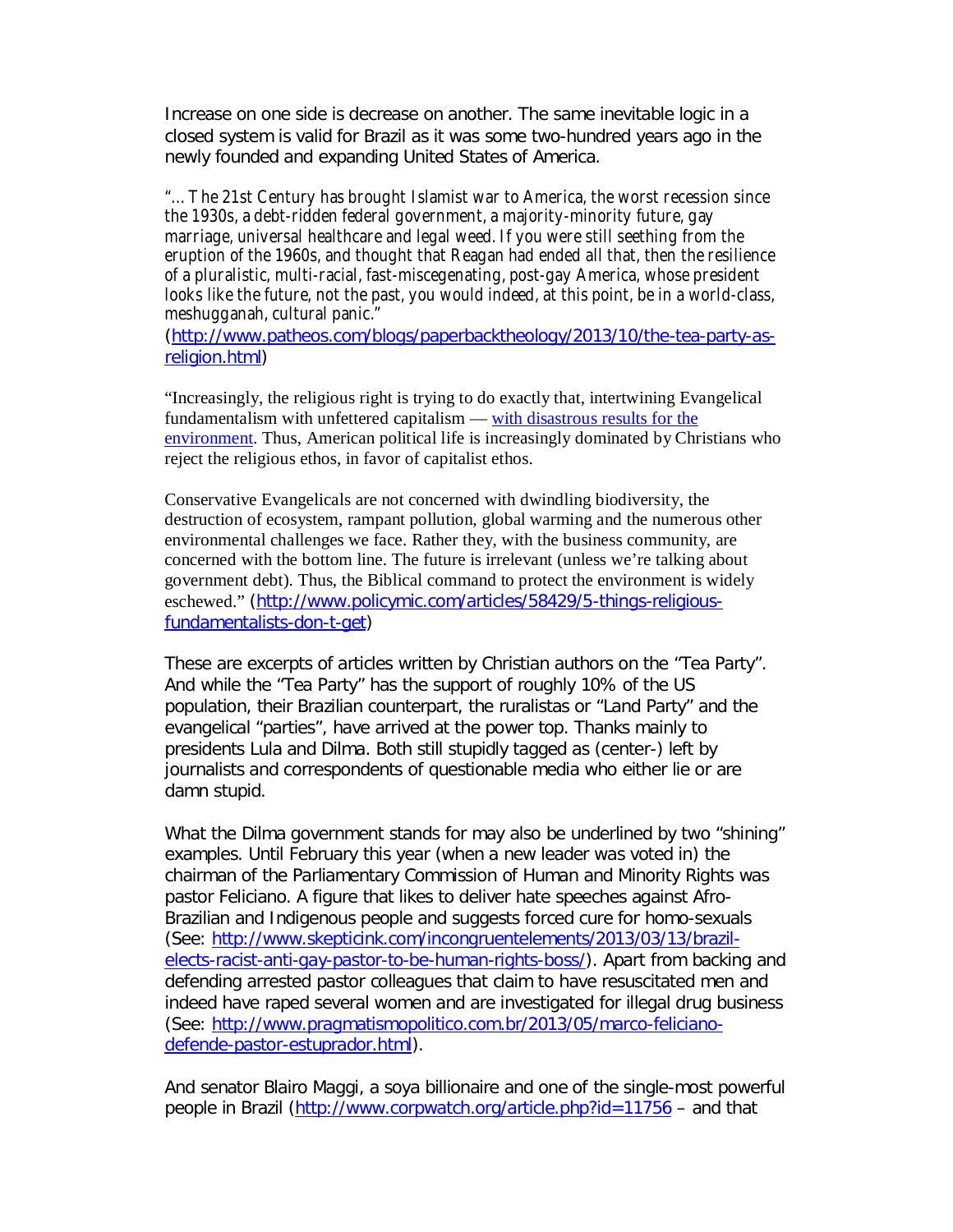article is from 2004!) and winner of Greenpeace's "Golden Motor-saw" for his environmental destruction records (he alone is supposed to be responsible for half of all deforestation in Brazil during the years 2003 and 2004) was elected chairman of the Parliamentary Commission of Environmental Affairs (http://vivianalt.com/tag/politica/)!

What the "soya king's" environmental conscience and his care for the people living in and from the forests stand for, he once told an interviewer of the New York Times:

"To me, a 40 percent increase in deforestation doesn't mean anything at all, and I don't feel the slightest guilt over what we are doing here, Mr. Maggi said in an interview at his office here in Cuiabá, the capital of Mato Grosso. We're talking about an area larger than Europe that has barely been touched, so there is nothing at all to get worried about." (http://www.nytimes.com/2003/09/17/world/relentless-foe-ofthe-amazon-jungle-soybeans.html)

Brazilian mass media, in the hands of 11 families, is surviving by government help via debt remission, money that lacks in public hospitals and schools and transport and everything that a genuine State is supposed to stand and care for, and massive financial input by agri-business, mining and construction business, plays by the rules and obeys their multiple masters' voice. Indigenous people only exist in such media when it comes to (racist) denigration. And the most ridiculous lies about agribusiness, repeated at random and year in year out, have indeed sunk into the Brazilian national conscience. Like: *We have to support agribusiness since it is them who put our food onto the tables.* While the true story is the opposite: Who feeds Brazil are those small family farmers and co-operatives that still manage to hold on to their land and produce *despite*  agro-fascism's advance. What agribusiness indeed feeds are industrial pig farms in China, US American cars with "bio"-fuel ("Total Brazilian ethanol exports in 2012 stood at 3.050 billion litres. Of the 2012 total, the U.S. imported 2.050 billion litres" - http://www.reuters.com/article/2013/01/08/brazil-sugar-ethanolidUSL5E9C8A9S20130108) and Brazilian soil and rivers (and ultimately people) with unimaginable amounts of pesticides (prohibited in most other countries).

In the cities within or next to agribusiness' vast monocultures food is most expensive in the national context. Since nothing is being produced there but commodities. And food has to come a long way…

Indigenous people of/within Brazil (and their sympathizers and supporters) are deceived, defrauded, bribed, corrupted (the *Brazilian* Oglala Lakota Richard Wilsons are plenty!), pressured, threatened, persecuted, gassed, beaten up, starved, deprived of medicine, driven out, enslaved, raped, sold into prostitution and – last not least – killed. (Especially but not only when the before-mentioned means proved unfruitful.) With Federal Police and the Ministry of Justice not seldom in the role of perpetrators, instead defenders of the terrorized. (See: http://mobilizacaonacionalindigena.wordpress.com/ & http://www.cimi.org.br/site/pt-br/?system=news&action=read&id=7356 & http://www.indymediascotland.org/gd/node/18699)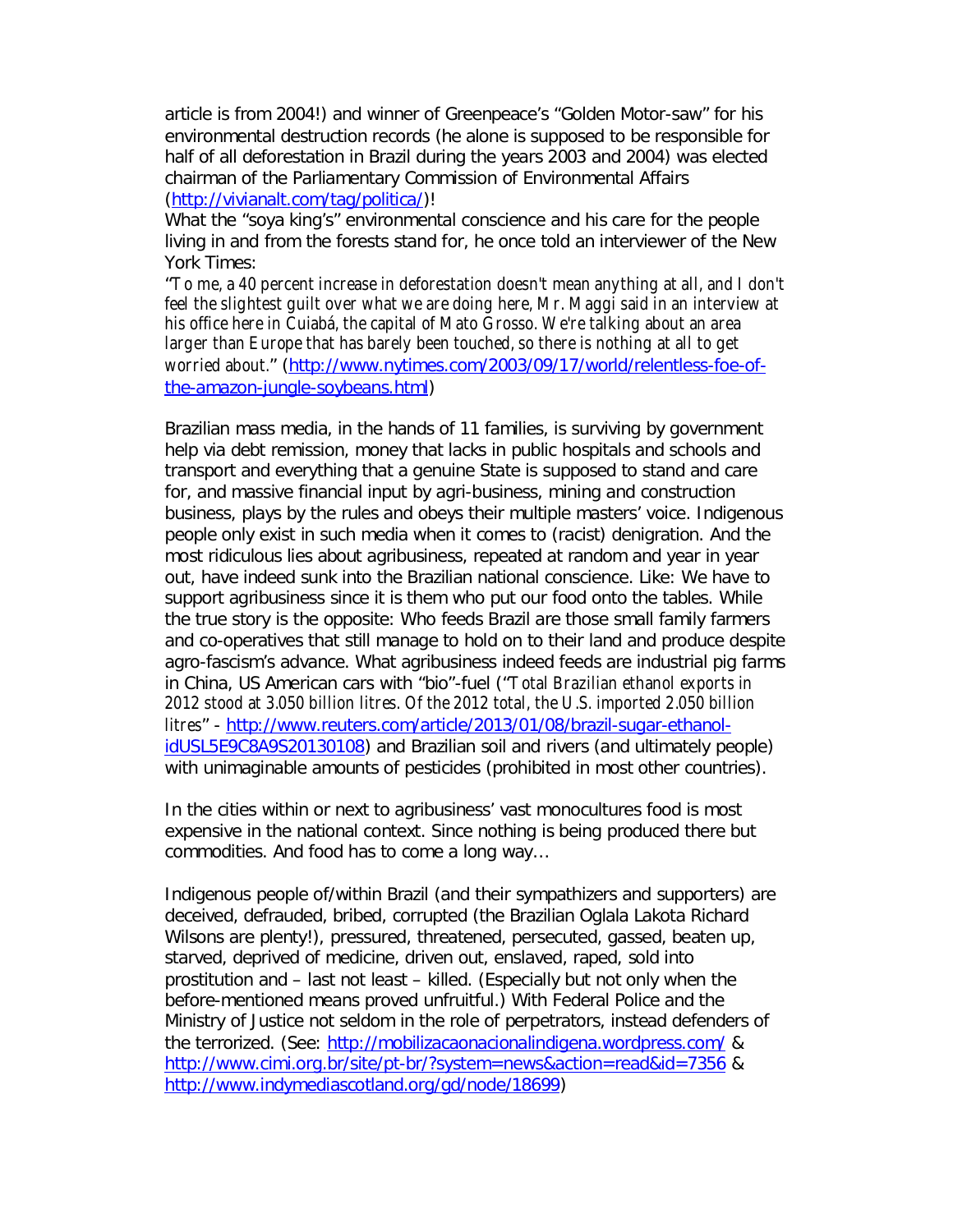This endemic situation of lawlessness when it comes to basic human rights of Brazil's Aboriginal peoples has already resulted in appeals and sentences of International Courts. In July 2011, for example, the Inter-American Court for Human Rights (of the OAS) requested that "the State of Brazil immediately suspend the licensing process for the Belo Monte Hydroelectric Plant project and stop any construction work from moving forward until certain minimum conditions are met. The IACHR requested that the State: 1) Adopt measures to protect the lives, health, and physical integrity of the members of the Xingu Basin indigenous communities in voluntary isolation and to protect the cultural integrity of those communities, including effective actions to implement and execute the legal/formal measures that already exist, as well as to design and implement specific measures to mitigate the effects the construction of the Belo Monte dam will have on the territory and life of these communities in isolation; 2) Adopt measures to protect the health of the members of the Xingu Basin indigenous communities affected by the Belo Monte project, including (a) accelerating the finalization and implementation of the Integrated Program on Indigenous Health for the UHE Belo Monte region, and (b) designing and effectively implementing the recently stated plans and programs that had been specifically ordered by the FUNAI in Technical Opinion 21/09; and 3) Guarantee that the processes still pending to regularize the ancestral lands of the Xingu Basin indigenous peoples will be finalized soon, and adopt effective measures to protect those ancestral lands against intrusion and occupation by non-indigenous people and against the exploitation or deterioration of their natural resources. Moreover, the IACHR decided that the debate between the parties on prior consultation and informed consent with regard to the Belo Monte project has turned into a discussion on the merits of the matter, which goes beyond the scope of

precautionary measures."

(http://www.oas.org/en/iachr/indigenous/protection/precautionary.asp)

The State of Brazil did *not* stop the construction. Nor did it bother to even consider the International Court's requests. What the Foreign Ministry did was a) stating its "perplexity" about the Court's "unjust and precipitated requests" and b) repeating the same old lies that "the Indigenous communities were properly consulted" before construction start.

(http://www.itamaraty.gov.br/sala-de-imprensa/notas-a-imprensa/solicitacaoda-comissao-interamericana-de-direitos-humanos-cidh-da-oea)

The perplexity and unhidden anger of Brazil's leaders are understandable. It is endemic routine and centuries long tradition that the powerful disrespect and break laws whenever they feel like it and without having to fear any juridical consequences. What they are not used to is interference (disturbance) and media attention on their everyday crimes. That's one thing that has changed since the founding fathers' days. (And that's why I decided to write this article.)

If somebody outside Brazil (and without reliable personal contacts in the country) is eager to get a truthful and thus genuine overview on the state of the Brazilian State (and things in general) there are three reliable sources: Amnesty International (http://www.amnestyusa.org/research/reports/annualreport-brazil-2013?page=show) and Human Rights Watch (http://www.hrw.org/world-report/2014/country-chapters/brazil) and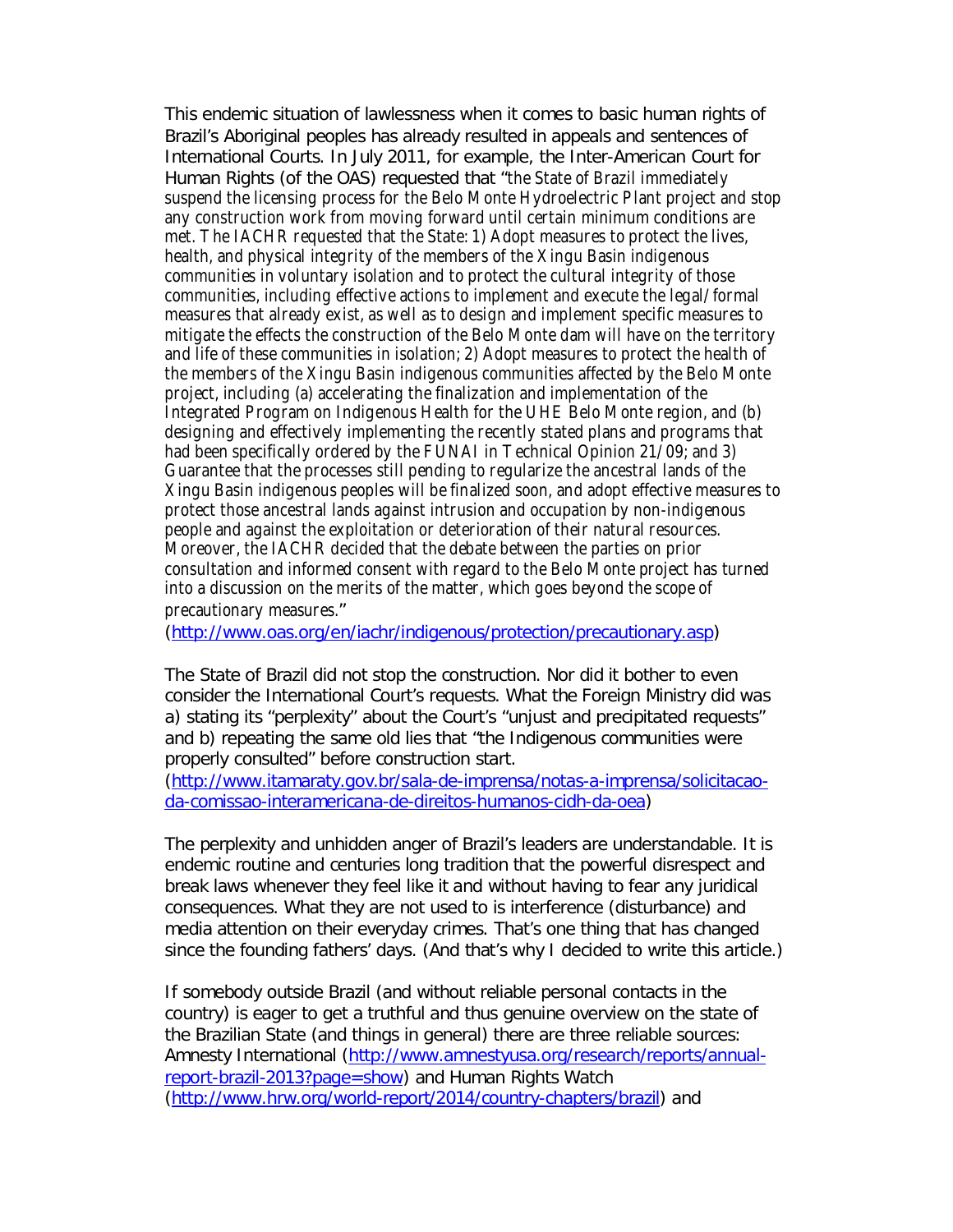Transparency International (http://www.transparency.org/country#BRA). If you read their reports you get a *first* picture.

But only if you live here, Indigenous or not, on the receiving end of the Brazilian State, driven firmly by capitalist a/o evangelical fundamentalists and terrorists, you will truly understand what it means to live a never-ending and often lethal nightmare.

Although the *Pykobcatjê* (called *Gavião* by Brazilians) of Western Maranhão, a Jê-People that adopted me, a relative from far away shores, are not in the worst situation in this dire national Indigenous context, I still choose to conclude this report by conveying a few of the "events" that deeply affect my people. "Events", that is, paradigmatic for all Indigenous peoples in Brazil.

*Our ancestral land is a biological transition zone. Partly Amazon rainforest, partly bushy grassland with smalls trees (Cerrado). It was once a rich hunting ground.*

*In the middle of the last century our people almost disappeared. We were down to a hundred and fifty men, women and children.*

*Before that the Pykobcatjê had fought and resisted the waves of cattle owner and slave-hunter invasions for generations and were considered the fiercest warriors of the region.*

*Yet, with the foundation of the city of Imperatriz in 1852 much of our ancestral land was definitely lost and we had to accept so-called "pacification" and retreated and regrouped.* 

*But in the 1950s a second much bigger wave of invasion started after Brazilian president Juscelino Kubitschek announced the construction of a Brasília-Belém motorway. Land-merchandise – our ancestral land-territory! – soared in price and many big landowners from the south of Bahia, Minas Gerais and São Paulo started to arrive. They and their gunmen gangs pushed out the small subsistence farmers who in turn were on the run and looking for alternative land. Many of them thus again occupied other parts of our still virgin and rapidly dwindling ancestral land and hunting grounds.*

*Yet that was not the end of that new status quo. Since during the following two decades more and more Brazilian Southerners arrived and expelled the small farmers again from the land they had occupied in our Territory just a generation before. That was the time when we were down to less than 150 people. Due to clashes, assassinations, yet mainly through the invisible agents of invasion: viruses.* 

*In 1976 one of the big landowners ordered to burn down one of our three villages, Rubiácea, and threatened with death everybody who dared to come back.*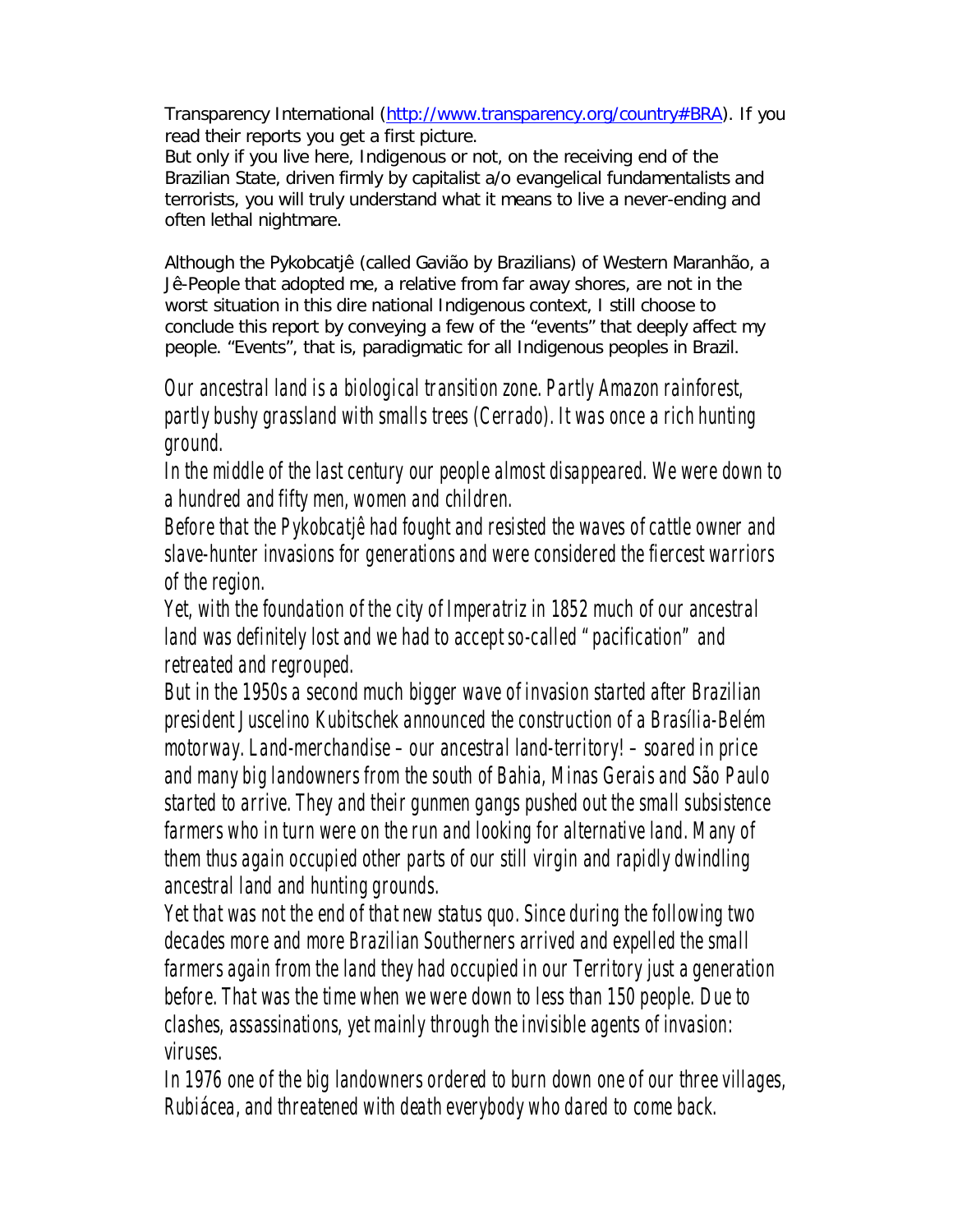*And the State of Brazil did nothing about it all. 1976! The year Vietnam was reunited after decades of terror from colonial a/o imperial powers. Six years after Brazil captivated the world with their third World Cup Title in Mexico under Pelé's direction. Seven years after man stepped onto the moon. 15 years after the founding of Amnesty International…*

*Only in 1982 Brazilian government conceded us a legal Indigenous Territory called "Governador", some 120 km to the west of Imperatriz. Its less than 42 thousand hectares, however, were not enough for the then roughly 250 men, women and children in order to continue to live their traditional life-style and culture.*

*Imagine today, with around 500 Pykobcatjê plus maybe 200 Guajajara we allowed onto our Territory since they asked us and had no place to go…*

*And that isn't half the story. Although the Indigenous Territory Governador is having the force of the law, that doesn't mean much in Brazilian reality. A socalled frontier city of 50.000, Amarante do Maranhão, is only 15 km away and who doesn't have a government job or a store or a bar makes his living either as a cattle raiser or in wood-processing. It occurs frequently that they move their cattle onto our territory, that they burn parts of our territory (so that fresh grass may spring up, that they remove the markers of our territory in order to gain a little more, and all the wood that industry processes in Amarante is stolen from our land. Night by night, with powerful motor-saws, huge trucks, gunmen, year after year. What not only destroys our land-territory but also empties it of all game and contributes to hunger a/o "civilization diseases" like diabetes, before unknown among us, as we have to fill the nutrition gap with the bad food of the destroyer civilization. Paying in the stores of our enemies for food that makes us ill.*

*Even our water isn't what is was before. Since cattle breeding and agriculture with pesticides around our territory pollute the creeks.*

*The Brazilian State? The "authorities"?* 

*Remember what you read, remember what the Zapatistas and Indigenous village chiefs of Chiapas said? There is nothing to expect from the State.*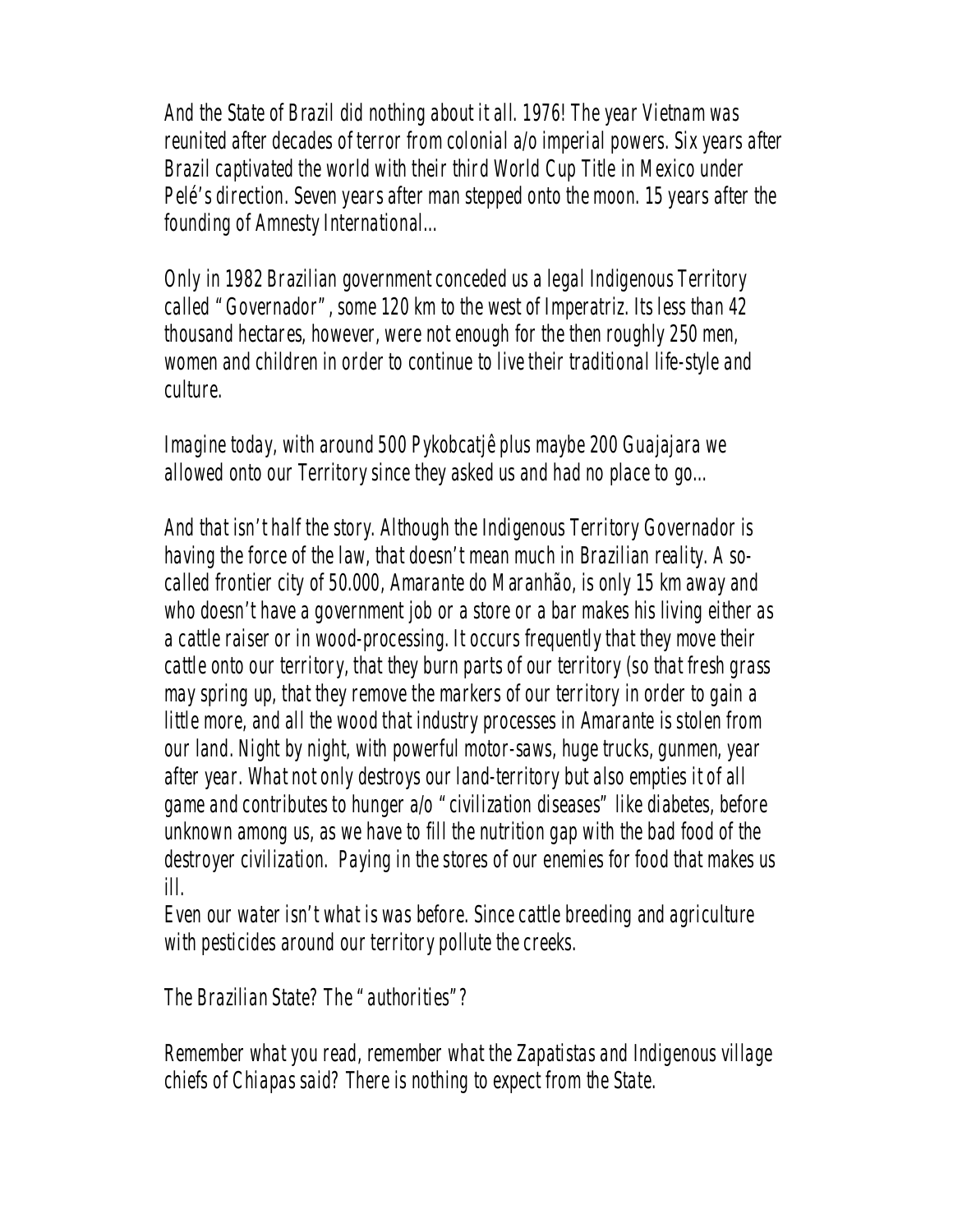*Huge sums of public money are channeled from the Federal Government to Indigenous Health Service. Year after year. Yet nothing ever arrives. In none of our five villages we have a kind of health infra-structure or access to medicine or a doctor. The Indigenous health service cars and ambulances are either always broken or used by unauthorized (yet protected) persons in town to make pleasure rides. And our people die without any form of assistance. Because all that fancy support stuff that only exists on government papers. And never in our reality.*

*Indigenous schools? No schools. Our children must endure sometimes racist treatment in the anti-indigenous ethno-centrist schools in town. And become estranged to their own culture on purpose. And bring home with them corrosive behavior like drug use and feeling ashamed of what they are.*

*Water suitable for human consumption? Nothing like that. Diarrhea and fever among small children and the elderly are common place. Thanks to the civilization that surrounds us. Government duty to provide for drinking water? On paper. Only on paper. And we lack the money to buy tools to at least dig wells on our own.*

*And year after year we contact the "authorities" and ask them to act. And year after year we hear the same empty promises and lies.*

*But we have learned. The hard way. If you are well-behaved and peaceful to ruthless and false people they take that for weakness.* 

*We thus took things into our own hands last year. And stopped a truck convoy loaded with noble wood stolen from our territory at dawn before they managed leave our land. That brought us at the brink of war with the Brazilian people from Amarante. Who consider it their right to take what they want from us savages. And do what they want with us. Beat us (when they manage to surprise one of us alone), threaten us, boycotting us (not selling goods to us anymore). Yet, we woke up. We are not afraid and not so naïve anymore. And we have a history of braveness. We will not die "educated" and let them steal everything from us. Yet we do really need outside support. In order to stand a chance in the long run.*